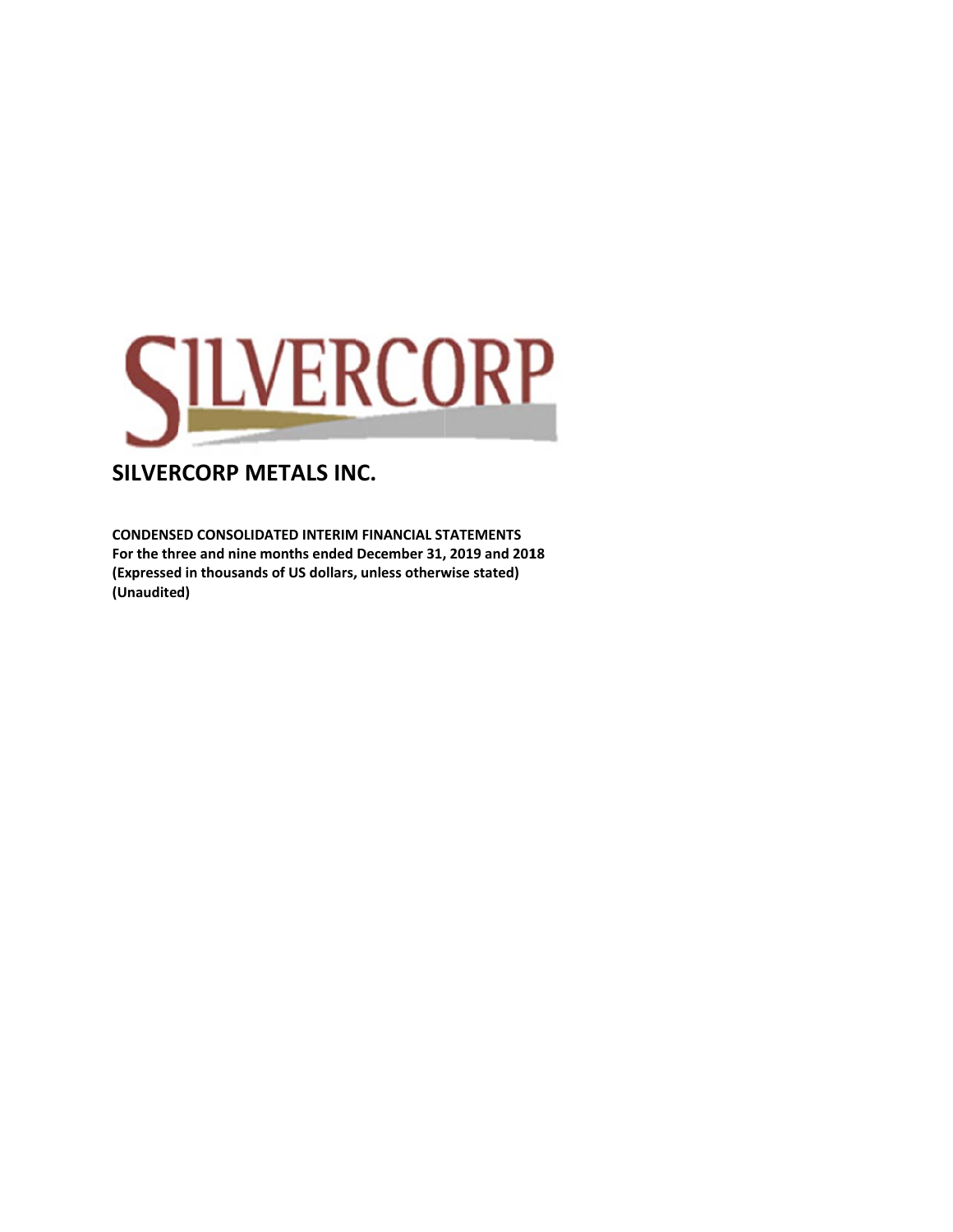## **Condensed Consolidated Interim Statements of Financial Position**

*(Unaudited) (Expressed in thousands of U.S. dollars)*

|                                                                |              | As at December 31, | As at March 31, |
|----------------------------------------------------------------|--------------|--------------------|-----------------|
|                                                                | <b>Notes</b> | 2019               | 2019            |
| <b>ASSETS</b>                                                  |              |                    |                 |
| <b>Current Assets</b>                                          |              |                    |                 |
| Cash and cash equivalents                                      | 19           | \$<br>61,894       | \$<br>67,441    |
| Short-term investments                                         |              | 93,236             | 47,836          |
| Trade and other receivables                                    |              | 1,738              | 467             |
| Current portion of lease receivable                            | 8            | 203                |                 |
| Inventories                                                    |              | 10,497             | 10,836          |
| Due from related parties                                       | 12           | 95                 | 3,022           |
| Income tax receivable                                          |              | 1,146              | 1,301           |
| Prepaids and deposits                                          |              | 2,789              | 3,958           |
|                                                                |              | 171,598            | 134,861         |
| <b>Non-current Assets</b>                                      |              |                    |                 |
| Long-term prepaids and deposits                                |              | 420                | 769             |
| Long-term portion lease receivable                             | 8            | 429                |                 |
| Reclamation deposits                                           |              | 9,217              | 7,953           |
| Investment in an associate                                     | 3            | 47,460             | 38,703          |
| Other investments                                              | 4            | 10,136             | 9,253           |
| Plant and equipment                                            | 5            | 69,161             | 68,617          |
| Mineral rights and properties                                  | 6            | 231,162            | 238,920         |
| <b>TOTAL ASSETS</b>                                            |              | \$<br>539,583      | \$<br>499,076   |
| <b>LIABILITIES AND EQUITY</b>                                  |              |                    |                 |
| <b>Current Liabilities</b>                                     |              |                    |                 |
| Accounts payable and accrued liabilities                       |              | \$<br>32,514       | \$<br>29,856    |
| Current portion of lease obligation                            | 8            | 615                |                 |
| Bank loan                                                      | 7            |                    | 4,475           |
| Deposits received                                              |              | 2,253              | 3,040           |
| Income tax payable                                             |              | 2,511              | 502             |
|                                                                |              | 37,893             | 37,873          |
| <b>Non-current Liabilities</b>                                 |              |                    |                 |
| Long-term portion of lease obligation                          | 8            | 1,783              |                 |
| Deferred income tax liabilities                                |              | 35,956             | 34,334          |
| Environmental rehabilitation                                   |              | 12,923             | 13,688          |
| <b>Total Liabilities</b>                                       |              | 88,555             | 85,895          |
| <b>Equity</b>                                                  |              |                    |                 |
| Share capital                                                  |              | 242,026            | 231,269         |
| Share option reserve                                           |              | 15,235             | 15,898          |
| <b>Reserves</b>                                                |              | 25,409             | 25,409          |
| Accumulated other comprehensive loss                           | 10           | (45, 299)          | (41, 864)       |
| Retained earnings                                              |              | 142,735            | 116,734         |
| Total equity attributable to the equity holders of the Company |              | 380,106            | 347,446         |
| <b>Non-controlling interests</b>                               | 11           | 70,922             | 65,735          |
| <b>Total Equity</b>                                            |              | 451,028            | 413,181         |
| TOTAL LIABILITIES AND EQUITY                                   |              | \$<br>539,583      | \$<br>499,076   |
|                                                                |              |                    |                 |

#### Approved on behalf of the Board:

*(Signed) David Kong*

Director

*(Signed) Rui Feng*

Director

See accompanying notes to the condensed consolidated interim financial statements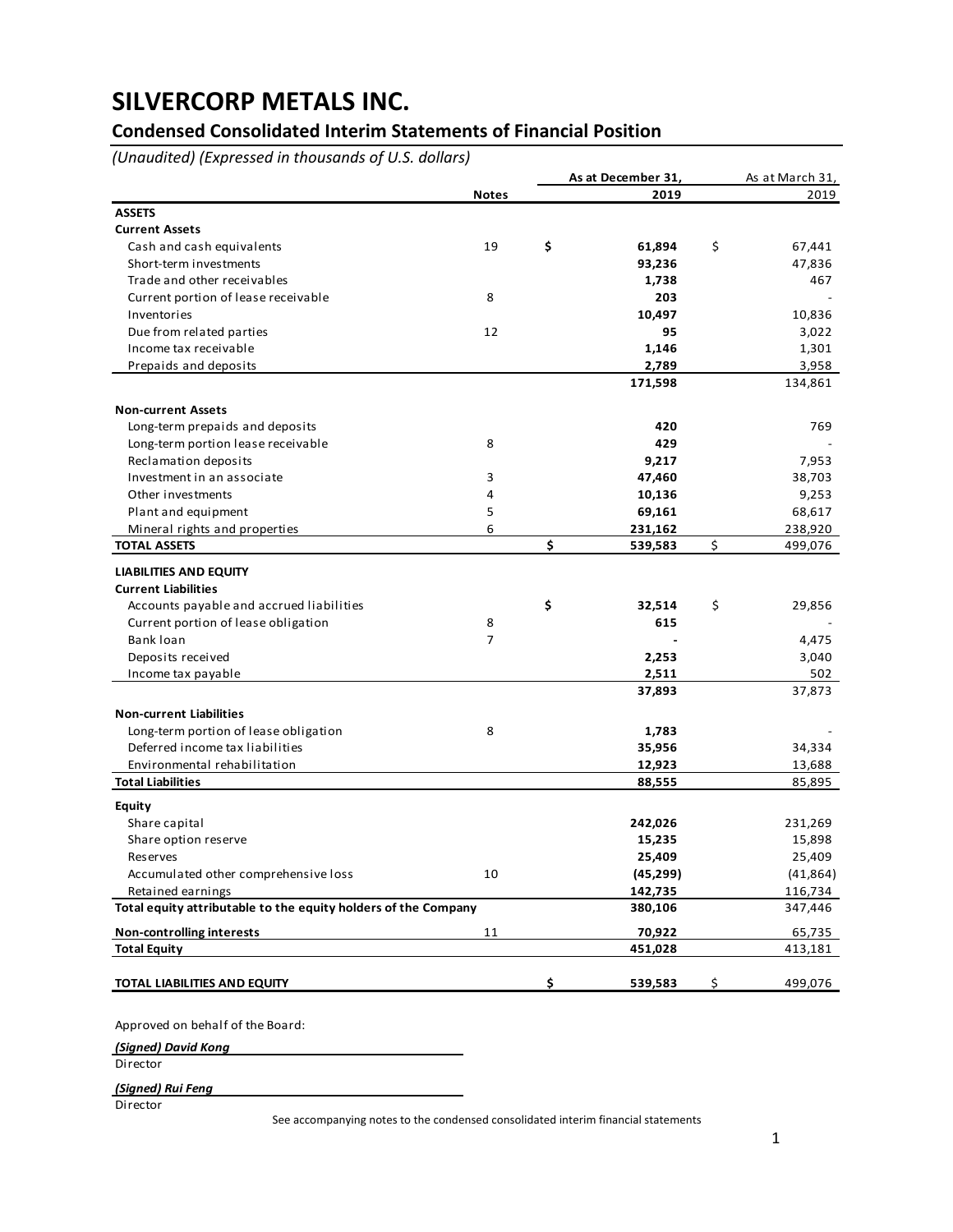## **Condensed Consolidated Interim Statements of Income**

 *(Unaudited)(Expressed in thousands of U.S. dollars, except numbers for share and per share figures)*

|                                                                      |              |    | Three Months Ended December 31, |      |             | Nine Months Ended December 31, |             |     |             |
|----------------------------------------------------------------------|--------------|----|---------------------------------|------|-------------|--------------------------------|-------------|-----|-------------|
|                                                                      | <b>Notes</b> |    | 2019                            |      | 2018        |                                | 2019        |     | 2018        |
|                                                                      |              |    |                                 |      |             |                                |             |     |             |
| <b>Sales</b>                                                         | 18(b)(c)     | \$ | 44,508                          | - \$ | 42,351      | \$                             | 139,970 \$  |     | 135,567     |
| Cost of sales                                                        |              |    |                                 |      |             |                                |             |     |             |
| <b>Production costs</b>                                              |              |    | 18,395                          |      | 16,941      |                                | 53,685      |     | 49,456      |
| Mineral resource taxes                                               |              |    | 1,322                           |      | 1,220       |                                | 3,981       |     | 3,861       |
| Depreciation and amortization                                        |              |    | 5,886                           |      | 4,887       |                                | 17,569      |     | 15,396      |
|                                                                      |              |    | 25,603                          |      | 23,048      |                                | 75,235      |     | 68,713      |
| <b>Gross profit</b>                                                  |              |    | 18,905                          |      | 19,303      |                                | 64,735      |     | 66,854      |
| General and administrative                                           | 13           |    | 5,148                           |      | 5,339       |                                | 14,597      |     | 14,416      |
| Government fees and other taxes                                      | 14           |    | 787                             |      | 625         |                                | 1,877       |     | 2,194       |
| Foreign exchange loss (gain)                                         |              |    | 1,277                           |      | (2, 315)    |                                | 1,334       |     | (2, 395)    |
| Loss on disposal of plant and equipment                              | 5            |    | 110                             |      | 254         |                                | 373         |     | 388         |
| Gain on disposal of mineral rights and properties                    | 6            |    |                                 |      |             |                                | (1, 477)    |     |             |
| Share of loss (gain) in associate                                    | 3            |    | 322                             |      | (172)       |                                | 847         |     | 212         |
| Dilution gain on investment in associate                             | 3            |    |                                 |      |             |                                | (723)       |     |             |
| Reclassification of other comprehensive income upon                  |              |    |                                 |      |             |                                |             |     |             |
| ownership dilution of investment in associate                        | 3            |    |                                 |      |             |                                | (21)        |     |             |
| Other (income) expense                                               |              |    | (182)                           |      | 400         |                                | 308         |     | 676         |
| Income from operations                                               |              |    | 11,443                          |      | 15,172      |                                | 47,620      |     | 51,363      |
| Finance income                                                       | 15           |    | 1,122                           |      | 981         |                                | 2,869       |     | 2,602       |
| Finance costs                                                        | 15           |    | (134)                           |      | (166)       |                                | (445)       |     | (463)       |
| Income before income taxes                                           |              |    | 12,431                          |      | 15,987      |                                | 50,044      |     | 53,502      |
| Income tax expense                                                   | 16           |    | 3,715                           |      | 5,134       |                                | 8,366       |     | 17,395      |
| Net income                                                           |              | \$ | $8,716$ \$                      |      | 10,853      | \$                             | 41,678 \$   |     | 36,107      |
| Attributable to:                                                     |              |    |                                 |      |             |                                |             |     |             |
| Equity holders of the Company                                        |              | \$ | $6,283$ \$                      |      | 8,660       | \$                             | $31,111$ \$ |     | 27,618      |
| Non-controlling interests                                            | 11           |    | 2,433                           |      | 2,193       |                                | 10,567      |     | 8,489       |
|                                                                      |              | Ś  | 8,716                           | \$   | 10,853      | \$                             | 41,678 \$   |     | 36,107      |
| Earnings per share attributable to the equity holders of the Company |              |    |                                 |      |             |                                |             |     |             |
| Basic earnings per share                                             |              | \$ | 0.04                            | -\$  | 0.05        | \$                             | $0.18$ \$   |     | 0.16        |
| Diluted earnings per share                                           |              | Ś  | 0.04                            | Ŝ.   | 0.05        | \$                             | 0.18        | -\$ | 0.16        |
| Weighted Average Number of Shares Outstanding - Basic                |              |    | 172,691,444                     |      | 168,871,756 |                                | 171,179,368 |     | 168,083,532 |
| Weighted Average Number of Shares Outstanding - Diluted              |              |    | 174,760,433                     |      | 170,314,907 |                                | 172,963,914 |     | 170,306,321 |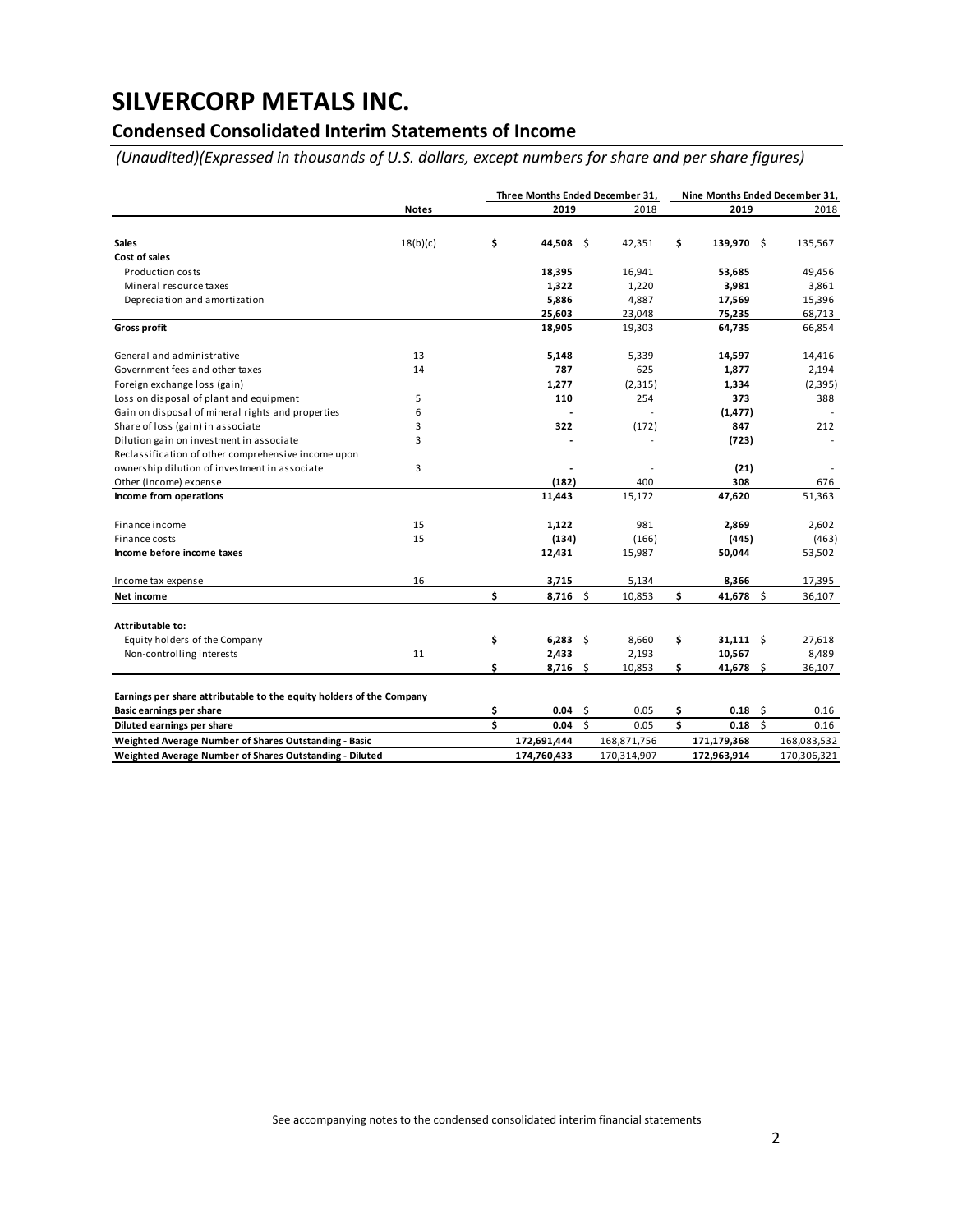## **Condensed Consolidated Interim Statements of Comprehensive Income**

*(Unaudited) (Expressed in thousands of U.S. dollars)*

|                                                                                      |              | Three Months Ended December 31. |          | Nine Months Ended December 31, |              |           |  |  |  |
|--------------------------------------------------------------------------------------|--------------|---------------------------------|----------|--------------------------------|--------------|-----------|--|--|--|
|                                                                                      | <b>Notes</b> | 2019                            | 2018     |                                | 2019         | 2018      |  |  |  |
| Net income                                                                           |              | \$<br>8,716<br>- \$             | 10,853   | \$.                            | 41,678 \$    | 36,107    |  |  |  |
| Other comprehensive income (loss), net of taxes:                                     |              |                                 |          |                                |              |           |  |  |  |
| Items that may subsequently be reclassified to net income or loss:                   |              |                                 |          |                                |              |           |  |  |  |
| Currency translation adjustment, net of tax of \$nil                                 |              | 10,749                          | (5, 119) |                                | (7,905)      | (32, 387) |  |  |  |
| Share of other comprehensive (loss) income in associate                              | 3            | (314)                           | 540      |                                | (536)        | 1,157     |  |  |  |
| Reclassification to net income upon ownership dilution of investment in associate    |              |                                 |          |                                | (21)         |           |  |  |  |
| Items that will not subsequently be reclassified to net income or loss:              |              |                                 |          |                                |              |           |  |  |  |
| Change in fair value on equity investments designated as FVTOCI, net of tax of \$nil | Δ            | 1.903                           | 365      |                                | 2,739        | 2,042     |  |  |  |
| Other comprehensive income (loss), net of taxes                                      |              | \$<br>\$<br>12,338              | (4, 214) | \$.                            | $(5,723)$ \$ | (29, 188) |  |  |  |
| Attributable to:                                                                     |              |                                 |          |                                |              |           |  |  |  |
| Equity holders of the Company                                                        |              | \$<br>$10,767$ \$               | (4,579)  | \$                             | $(3,602)$ \$ | (24, 275) |  |  |  |
| Non-controlling interests                                                            | 11           | 1,571                           | 365      |                                | (2, 121)     | (4, 913)  |  |  |  |
|                                                                                      |              | 12,338<br>Ŝ.                    | (4, 214) |                                | $(5,723)$ \$ | (29, 188) |  |  |  |
| Total comprehensive income                                                           |              | $21,054$ \$                     | 6,639    |                                | $35,955$ \$  | 6,919     |  |  |  |
|                                                                                      |              |                                 |          |                                |              |           |  |  |  |
| Attributable to:                                                                     |              |                                 |          |                                |              |           |  |  |  |
| Equity holders of the Company                                                        |              | \$<br>17,050 \$                 | 4.081    | Ś                              | $27,509$ \$  | 3,343     |  |  |  |
| Non-controlling interests                                                            |              | 4,004                           | 2,558    |                                | 8.446        | 3.576     |  |  |  |
|                                                                                      |              | $21,054$ \$                     | 6.639    |                                | $35,955$ \$  | 6.919     |  |  |  |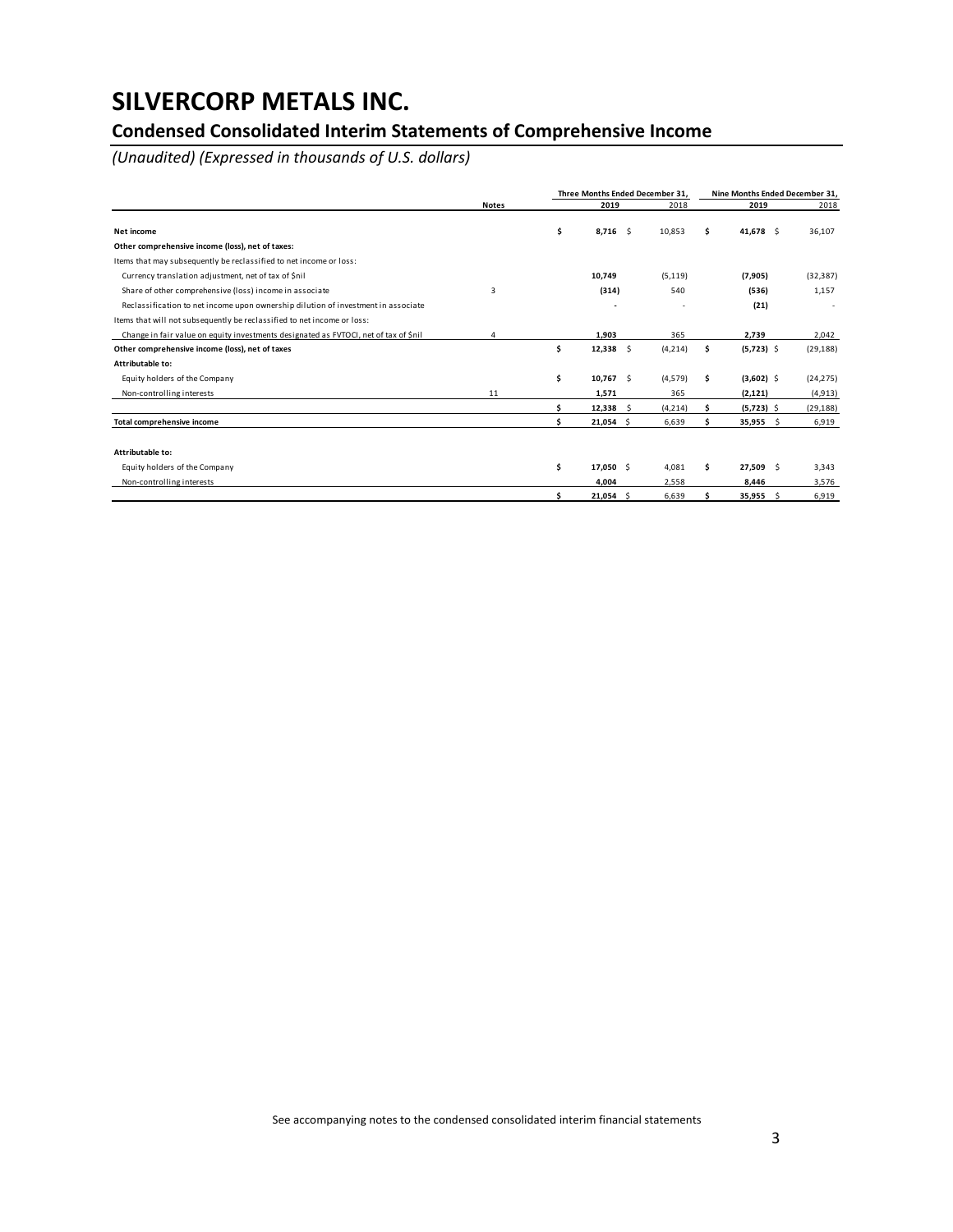## **Condensed Consolidated Interim Statements of Cash Flows**

*(Unaudited) (Expressed in thousands of U.S. dollars)*

|                                                              |                | Three Months Ended December 31, |          | Nine Months Ended December 31, |           |  |
|--------------------------------------------------------------|----------------|---------------------------------|----------|--------------------------------|-----------|--|
|                                                              | <b>Notes</b>   | 2019                            | 2018     | 2019                           | 2018      |  |
| Cash provided by                                             |                |                                 |          |                                |           |  |
| <b>Operating activities</b>                                  |                |                                 |          |                                |           |  |
| Net income                                                   |                | \$<br>$8,716$ \$                | 10,853   | \$<br>41,678 \$                | 36,107    |  |
| Add (deduct) items not affecting cash:                       |                |                                 |          |                                |           |  |
| Finance costs                                                | 15             | 134                             | 166      | 445                            | 463       |  |
| Depreciation, amortization and depletion                     |                | 6,268                           | 5,207    | 18,691                         | 16,308    |  |
| Share of loss (gain) in associate                            | 3              | 322                             | (172)    | 847                            | 212       |  |
| Dilution gain on investment in associate                     | 3              |                                 |          | (723)                          |           |  |
| Reclassification of other comprehensive loss upon ownership  |                |                                 |          |                                |           |  |
| dilution of investment in associate                          | 3              |                                 |          | (21)                           |           |  |
| Income tax expense                                           | 16             | 3,715                           | 5,134    | 8,366                          | 17,395    |  |
| Finance income                                               | 15             | (1, 122)                        | (981)    | (2,869)                        | (2,602)   |  |
| Loss on disposal of plant and equipment                      | 5              | 110                             | 254      | 373                            | 388       |  |
| Gain on disposal of mineral rights and properties            | 6              |                                 |          | (1, 477)                       |           |  |
| Share-based compensation                                     |                | 947                             | 506      | 1,973                          | 1,418     |  |
| Reclamation expenditures                                     |                | (222)                           | (46)     | (296)                          | (67)      |  |
| Income taxes paid                                            |                | (485)                           | (4,004)  | (3, 415)                       | (12, 480) |  |
| Interest received                                            |                | 1,122                           | 981      | 2,869                          | 2,602     |  |
| Interest paid                                                |                | (30)                            | (48)     | (135)                          | (96)      |  |
| Changes in non-cash operating working capital                | 19             | 5,377                           | 1,917    | 4,662                          | 2,358     |  |
| Net cash provided by operating activities                    |                | 24,852                          | 19,767   | 70,968                         | 62,006    |  |
| <b>Investing activities</b>                                  |                |                                 |          |                                |           |  |
| Mineral rights and properties                                |                |                                 |          |                                |           |  |
| Capital expenditures                                         |                | (7, 912)                        | (7,617)  | (21, 921)                      | (19, 410) |  |
| Proceeds on disposals                                        | 6              |                                 |          | 6,146                          |           |  |
| Plant and equipment                                          |                |                                 |          |                                |           |  |
| Additions                                                    |                | (1,909)                         | (2,682)  | (6, 238)                       | (4, 325)  |  |
| Proceeds on disposals                                        | 5              | 5                               |          | 8                              | 29        |  |
| Reclamation deposits                                         |                |                                 |          |                                |           |  |
| Paid                                                         |                | (11)                            | (222)    | (1,560)                        | (267)     |  |
| Other investments                                            |                |                                 |          |                                |           |  |
| Acquisition                                                  |                | (2, 133)                        |          | (3,859)                        |           |  |
| Proceeds on disposals                                        |                | 4,875                           |          | 6,141                          |           |  |
| Investment in associate                                      | 3              | (3,820)                         |          | (7,030)                        |           |  |
| Net (purchases) redemptions of short-term investments        |                | (11, 866)                       | 12,613   | (45, 484)                      | (4,606)   |  |
| Principal received on lease receivable                       | 8              | 35                              |          | 71                             |           |  |
| Net cash (used in) provided by investing activities          |                | (22, 736)                       | 2,092    | (73, 726)                      | (28, 579) |  |
|                                                              |                |                                 |          |                                |           |  |
| <b>Financing activities</b>                                  |                |                                 |          |                                |           |  |
| Related parties                                              |                |                                 |          |                                |           |  |
| Repayments received                                          |                | 2,922                           |          | 2,922                          |           |  |
| Bank loan                                                    |                |                                 |          |                                |           |  |
| Proceeds                                                     | $\overline{7}$ |                                 |          |                                | 4,527     |  |
| Repayment                                                    | $\overline{7}$ |                                 |          | (4,369)                        |           |  |
| Principal payments on lease obligation                       | 8              | (81)                            |          | (369)                          |           |  |
| Non-controlling interests                                    |                |                                 |          |                                |           |  |
| Distribution                                                 | 11             |                                 | (3,292)  | (3,259)                        | (9,926)   |  |
| Acquisition                                                  | 14             |                                 | (1, 121) |                                | (1, 121)  |  |
| Cash dividends distributed                                   | 9(c)           | (2, 162)                        | (2, 113) | (4, 287)                       | (4, 208)  |  |
| Proceeds from issuance of common shares                      |                | 1,917                           | 623      | 6,994                          | 1,643     |  |
| Net cash provided by (used in) financing activities          |                | 2,596                           | (5,903)  | (2,368)                        | (9,085)   |  |
| Effect of exchange rate changes on cash and cash equivalents |                | 1,090                           | (1, 340) | (421)                          | (5,403)   |  |
|                                                              |                |                                 |          |                                |           |  |
| Increase (decrease) in cash and cash equivalents             |                | 5,802                           | 14,616   | (5, 547)                       | 18,939    |  |
| Cash and cash equivalents, beginning of the period           |                | 56,092                          | 53,522   | 67,441                         | 49,199    |  |
| Cash and cash equivalents, end of the period                 |                | \$<br>$61,894$ \$               | 68,138   | \$<br>$61,894$ \$              | 68,138    |  |
| Supplementary cash flow information                          | 19             |                                 |          |                                |           |  |

See accompanying notes to the condensed consolidated interim financial statements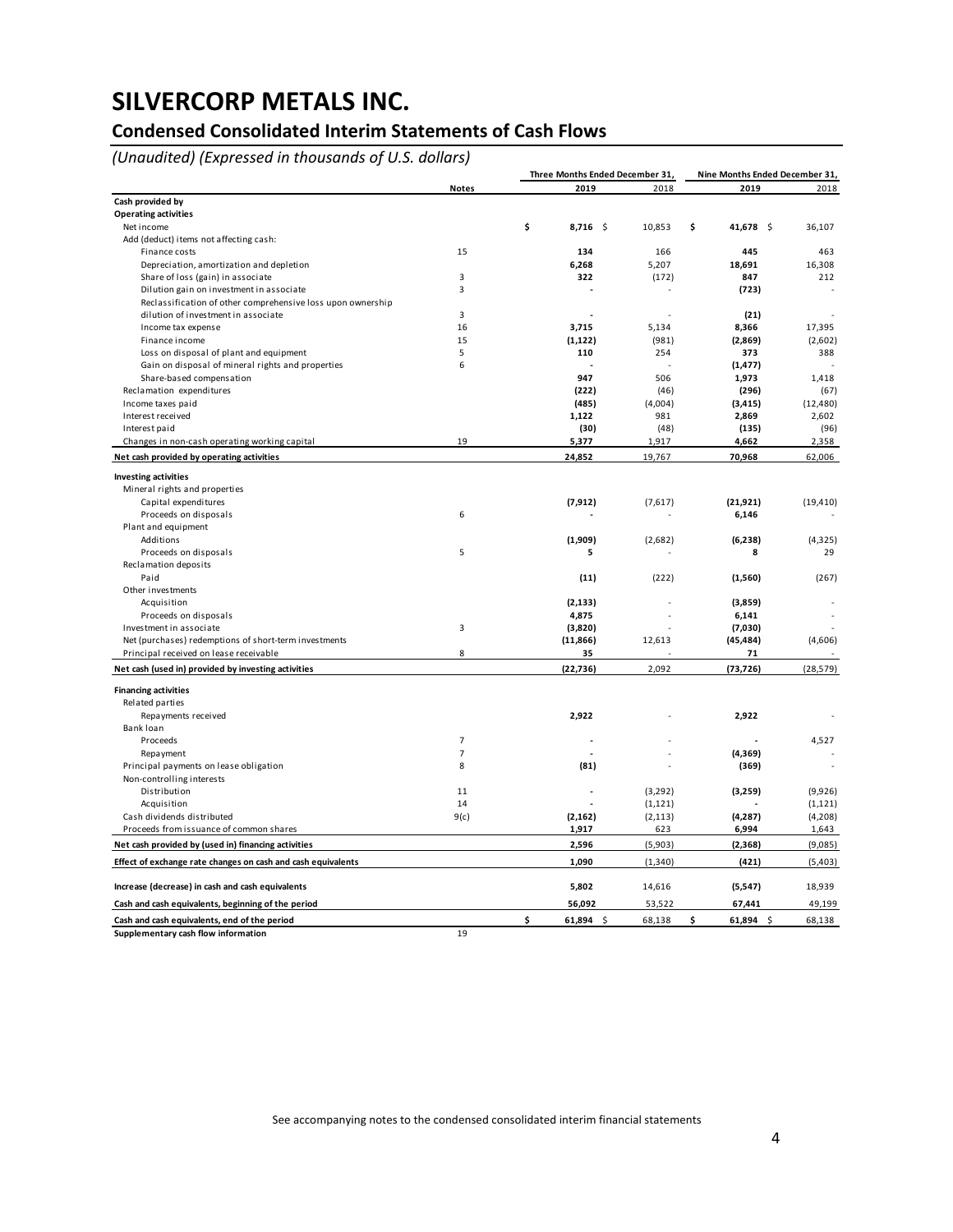## **Condensed Consolidated Interim Statements of Changes in Equity**

*(Unaudited) (Expressed in thousands of U.S. dollars, except numbers for share figures)*

|                                               |              | Share capital            |            |    |                 |                    |     |                                    |                         |                                                                   |     |                          |                        |
|-----------------------------------------------|--------------|--------------------------|------------|----|-----------------|--------------------|-----|------------------------------------|-------------------------|-------------------------------------------------------------------|-----|--------------------------|------------------------|
|                                               |              | Number of                |            |    | Share<br>option |                    |     | Accumulated other<br>comprehensive | Retained                | Total equity attributable<br>to the equity holders of controlling |     | Non-                     |                        |
|                                               | <b>Notes</b> | shares                   | Amount     |    | reserve         | <b>Reserves</b>    |     | loss                               | earnings                | the Company                                                       |     |                          | interests Total equity |
| Balance, April 1, 2018                        |              | 167,029,556              | \$228,729  |    | 14,690          | \$25,409           | Ŝ   | (25, 875)                          | \$<br>86,283\$          | 329,236                                                           | Ŝ   | 68,943                   | \$<br>398,179          |
| Options exercised                             |              | 2,652,484                | 2,258      |    | (616)           |                    |     |                                    |                         | 1,642                                                             |     |                          | 1,642                  |
| Share-based compensation                      |              |                          |            |    | 1,418           |                    |     |                                    |                         | 1,418                                                             |     |                          | 1,418                  |
| Dividends declared                            |              |                          |            |    |                 |                    |     |                                    | (4,208)                 | (4,208)                                                           |     |                          | (4,208)                |
| Distribution to non-controlling interests     |              |                          |            |    |                 |                    |     |                                    |                         | $\overline{\phantom{a}}$                                          |     | (9,926)                  | (9,926)                |
| Disposition of non-controlling interests upon |              |                          |            |    |                 |                    |     |                                    |                         |                                                                   |     |                          |                        |
| wound-up of a subsidiary                      |              |                          |            |    |                 |                    |     |                                    |                         | $\overline{\phantom{a}}$                                          |     | (1,002)                  | (1,002)                |
| Comprehensive (loss) income                   |              |                          |            |    |                 |                    |     | (24, 275)                          | 27,618                  | 3,343                                                             |     | 3,576                    | 6,919                  |
| Balance, December 31, 2018                    |              | 169,682,040              | \$230,987  |    | 15,492          | \$25,409           | . Ś | (50, 150)                          | $$109,693$ \$           | 331,431                                                           | Ŝ   | 61,591                   | \$393,022              |
| Options exercised                             |              | 160,012                  | 282        |    | (72)            |                    |     |                                    |                         | 210                                                               |     |                          | 210                    |
| Share-based compensation                      |              |                          |            |    | 478             |                    |     |                                    |                         | 478                                                               |     |                          | 478                    |
| Dividends declared                            |              |                          |            |    |                 |                    |     |                                    |                         |                                                                   |     |                          |                        |
| Distribution to non-controlling interests     |              |                          |            |    |                 |                    |     |                                    |                         |                                                                   |     | (3, 333)                 | (3,333)                |
| Acquisition of non-controlling interest       |              |                          |            |    |                 |                    |     |                                    | (5,065)                 | (5,065)                                                           |     | 1,794                    | (3,271)                |
| Comprehensive income                          |              |                          |            |    |                 |                    |     | 8,286                              | 12,106                  | 20,392                                                            |     | 5,683                    | 26,075                 |
| <b>Balance, March 31, 2019</b>                |              | 169,842,052              | \$231,269  |    | 15,898          | \$25,409           | . Ś | (41, 864)                          | $$116,734$ \$           | 347,446                                                           | \$. | 65,735                   | 413,181<br>S.          |
| Adjustment upon adoption of IFRS 16           | 2(a)         |                          |            |    |                 |                    |     | 167                                | (823)                   | (656)                                                             |     |                          | (656)                  |
| Options exercised                             |              | 3,247,406                | 9,630      |    | (2,636)         |                    |     |                                    |                         | 6,994                                                             |     |                          | 6,994                  |
| Share-based compensation                      |              |                          |            |    | 1,973           |                    |     |                                    |                         | 1,973                                                             |     |                          | 1,973                  |
| Dividends declared                            | 9(c)         |                          |            |    |                 |                    |     |                                    | (4, 287)                | (4, 287)                                                          |     |                          | (4, 287)               |
| Distribution to non-controlling interests     | 11           |                          |            |    |                 |                    |     |                                    |                         | $\overline{\phantom{a}}$                                          |     | (3,259)                  | (3, 259)               |
| Disposal of common shares held by associate   | 3            | $\overline{\phantom{0}}$ | 1,127      |    |                 |                    |     |                                    |                         | 1,127                                                             |     | $\overline{\phantom{a}}$ | 1,127                  |
| Comprehensive (loss) income                   |              |                          |            |    |                 |                    |     | (3,602)                            | 31,111                  | 27,509                                                            |     | 8,446                    | 35,955                 |
| Balance, December 31, 2019                    |              | 173,089,458              | \$ 242,026 | -S |                 | 15,235 \$25,409 \$ |     |                                    | $(45,299)$ \$142,735 \$ | 380,106                                                           | S   | 70,922                   | 451,028<br>S           |

See accompanying notes to the condensed consolidated interim financial statements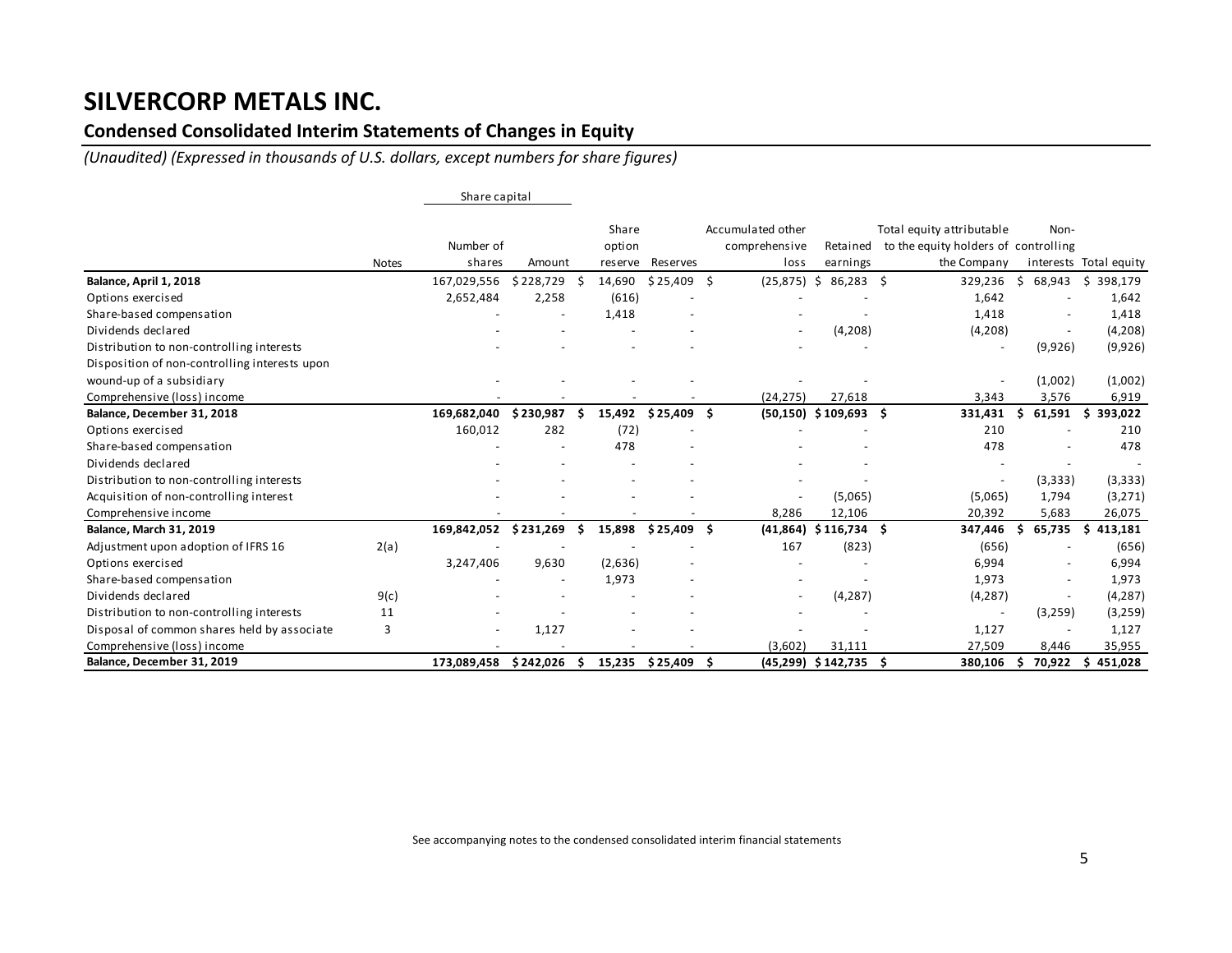**Notes to Condensed Consolidated Interim Financial Statements as at December 31, 2019 and for three and nine months ended December 31, 2019 and 2018** 

*(Unaudited) (Expressed in thousands of U.S. dollars, except numbers for share and per share figures or otherwise stated)*

### **1. CORPORATE INFORMATION**

Silvercorp Metals Inc., along with its subsidiary companies (collectively the "Company"), is engaged in the acquisition, exploration, development, and mining of mineral properties. The Company's producing mines and other current exploration and development projects are located in China.

The Company is a publicly listed company incorporated in the Province of British Columbia, Canada, with limited liability under the legislation of the Province of British Columbia. The Company's shares are traded on the Toronto Stock Exchange and NYSE American.

The head office, registered address and records office of the Company are located at 1066 West Hastings Street, Suite 1750, Vancouver, British Columbia, Canada, V6E 3X1.

Operating results for the three and nine months ended December 31, 2019, are not necessarily indicative of the results that may be expected for the year ending March 31, 2020.

### **2. SIGNIFICANT ACCOUNTING POLICIES**

### *(a)Statement of Compliance*

These condensed consolidated interim financial statements have been prepared in accordance with International Accounting Standard 34 – *Interim Financial Reporting ("IAS 34")* of the International Financial Reporting Standards ("IFRS") as issued by the International Accounting Standards Board ("IASB"). These condensed consolidated interim financial statements should be read in conjunction with the Company's audited consolidated financial statements for the year ended March 31, 2019. These condensed consolidated interim financial statements follow the same significant accounting policies set out in note 2 to the audited consolidated financial statements for the year ended March 31, 2019 except for the following:

IFRS 16 – *Leases* ("IFRS 16") was issued by the IASB and replaced IAS 17 ‐ *Leases* ("IAS 17") and IFRIC 4 ‐ *Determining whether an arrangement contains a lease* ("IFRIC 4"). IFRS 16 applies a control model to the identification of leases, distinguishing between a lease and a non-lease component on the basis of whether the customer controls the specific asset. Control is considered to exist if the customer has the right to obtain substantially all of the economic benefits from the use of an identified asset and the right to direct the use of that asset. For those contracts that are or contain a lease, IFRS 16 introduces significant changes to the accounting for such contracts, introducing a single, on‐balance sheet accounting model that is similar to current finance lease accounting, with limited exceptions for short-term leases or leases of low value assets. Lessor accounting, apart from a specific exception in respect of sublease, remains similar to current accounting practice. The standard was effective for annual periods beginning on or after January 1, 2019.

The Company applied IFRS 16 on April 1, 2019 retrospectively, with the cumulative effect of initially applying the standard as an adjustment to retained earnings and no restatement of comparative information. The Company has elected to apply the available exemptions as permitted by IFRS 16 to recognize a lease expense on a straight basis for short term leases (lease term of 12 months or less) and low value assets. The Company has also elected to apply the practical expedient whereby leases whose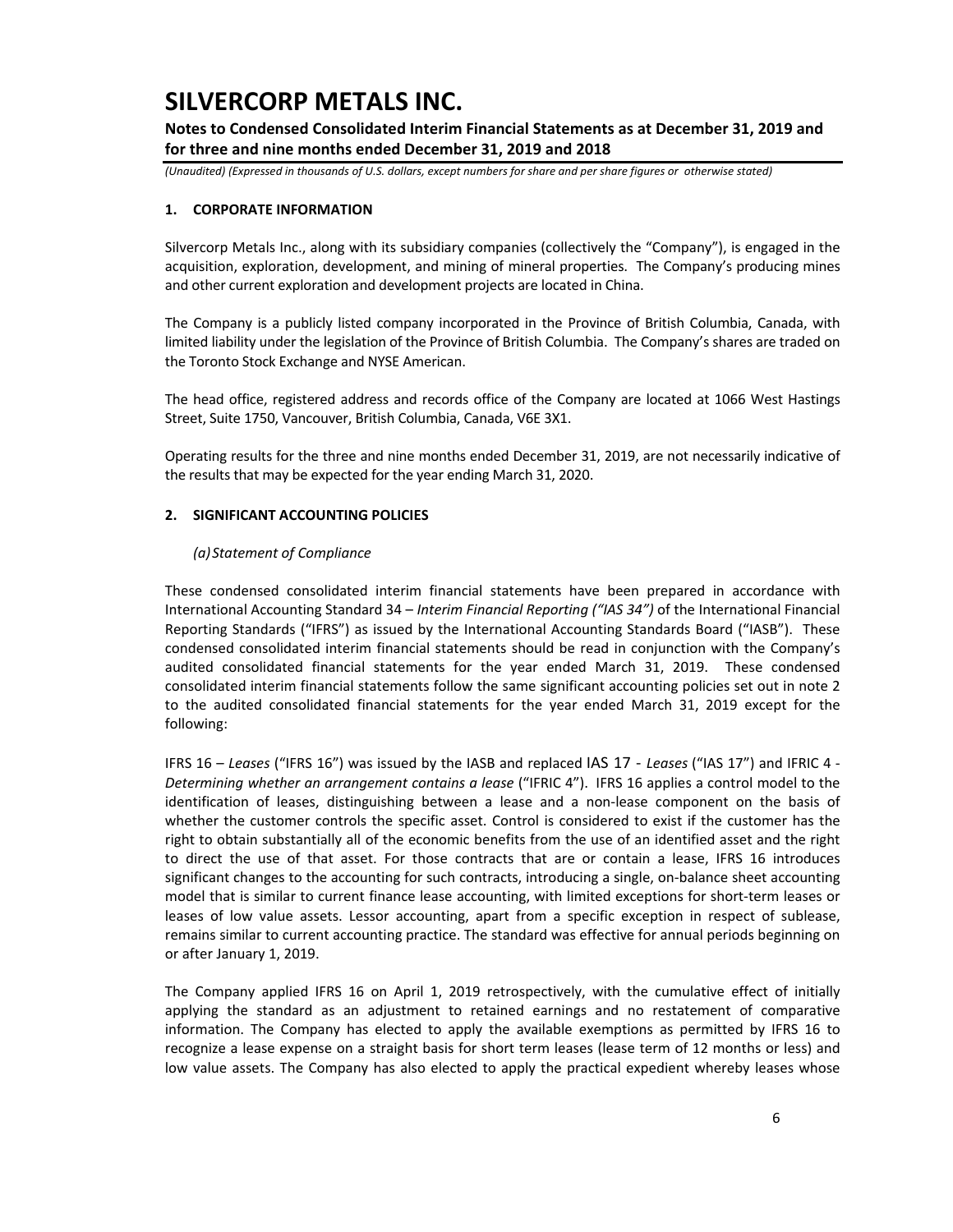### **Notes to Condensed Consolidated Interim Financial Statements as at December 31, 2019 and for three and nine months ended December 31, 2019 and 2018**

*(Unaudited) (Expressed in thousands of U.S. dollars, except numbers for share and per share figures or otherwise stated)*

term ends within 12 months of the date of initial application would be accounted for in the same way as short‐term lease.

#### **Policy applicable from April 1, 2019**

#### Lease Definition

At inception of a contract, the Company assesses whether the contract is, or contains, a lease. A contract is, or contains, a lease if it conveys the right to control the use of an identified asset for a period of time in exchange for consideration. An identified asset may be implicitly or explicitly specified in a contract, but must be physically distinct, and must not have the ability for substitution by a lessor. A lessee has the right to control an identified asset if it obtains substantially all of its economic benefits and either predetermines or directs how and for what purposes the asset is used.

#### Measurement of Right of Use ("ROU") Assets and Lease Obligations

At the commencement of a lease, the Company, if acting in capacity as a lessee, recognizes an ROU asset and a lease obligation. The ROU asset is initially measured at cost, which comprises the initial amount of the lease obligation adjusted for any lease payments made at, or before, the commencement date, plus any initial direct costs incurred, less any lease incentives received.

The ROU asset is subsequently amortized on a straight-line basis over the shorter of the term of the lease, or the useful life of the asset determined on the same basis as the Company's plant and equipment. The ROU asset is periodically adjusted for certain remeasurements of the lease obligation, and reduced by impairment losses, if any. If an ROU asset is subsequently leased to a third party (a "sublease") and the sublease is classified as a finance lease, the carrying value of the ROU asset to the extent of the sublease is derecognized. Any difference between the ROU asset and the lease receivable arising from the sublease is recognized in profit or loss.

The lease obligation is initially measured at the present value of the lease payments remaining at the lease commencement date, discounted using the Company's incremental borrowing rate. Lease payments included in the measurement of the lease obligation, when applicable, may comprise of fixed payments, variable payments that depend on an index or rate, amounts expected to be payable under a residual value guarantee and the exercise price under a purchase, extension or termination option that the Company is reasonably certain to exercise.

The lease obligation is subsequently measured at amortized cost using the effective interest method. It is remeasured when there is a change in future lease payments arising from a change in an index or rate, if there is a change in the Company's estimate of the amount expected to be payable under a residual value guarantee, or if the Company changes its assessment of whether it will exercise a purchase, extension or termination option. When the lease obligation is remeasured, a corresponding adjustment is made to the carrying amount of the ROU asset.

#### Measurement of Lease Receivable

At the commencement of a lease, the Company, if acting in capacity as a lessor, will classify the lease as finance lease and recognize a lease receivable at an amount equal to the net investment in the lease if it transfers substantially all the risks and rewards incidental to ownership of an underlying asset or if the lease is a sublease, by reference to the ROU asset arising from the original lease (the "head lease"). A lease is classified as an operating lease if it does not transfer substantially all the risks and rewards incidental to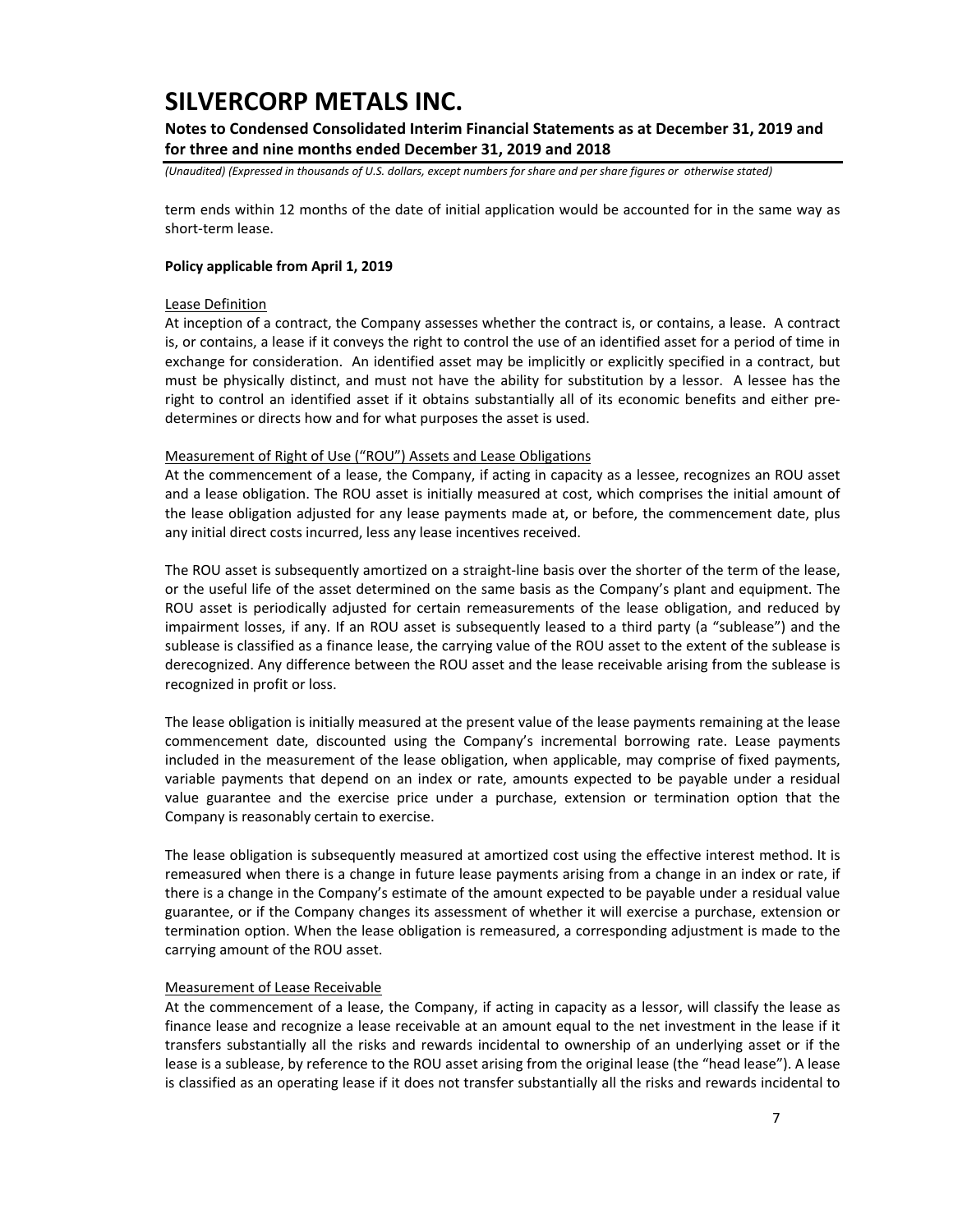### **Notes to Condensed Consolidated Interim Financial Statements as at December 31, 2019 and for three and nine months ended December 31, 2019 and 2018**

*(Unaudited) (Expressed in thousands of U.S. dollars, except numbers for share and per share figures or otherwise stated)*

ownership of an underlying asset or the lease is a short‐term lease. Cash received from an operating lease is included in other income in the Company's consolidated statement of income on a straight-line basis over the period the lease.

The lease receivable is initially measure at the present value of the lease payments remaining at the lease commencement date, discounting the interest rate implicated in the lease or the Company's incremental borrowing rate if the lease is a sublease. The lease receivable is subsequently measured at amortized cost using the effective interest rate method, and reduced by the amount received and impairment losses, if any.

### Recognition Exemptions

The Company has elected not to recognize the ROU asset and lease obligations for short‐term leases that have a lease term of 12 months or less or for lease of low-value assets. Payments associated with these leases are recognized as general and administrative expense on a straight‐line basis over the lease term on the consolidated statement of income.

#### Adjustments upon Adoption

Upon adoption of IFRS 16 on April 1, 2019, the Company recognized lease receivable, ROU asset, and lease obligation of \$447, \$360, and \$1,463, respectively, related to the Company's office lease agreement and sublease agreements. The Company also recognized cumulative adjustments to retained earnings and accumulated other comprehensive income of \$(823) and \$167, respectively.

These condensed consolidated interim financial statements were authorized for issue in accordance with a resolution of the Board of Directors dated on February 5, 2020.

### *(b)Basis of Consolidation*

These condensed consolidated interim financial statements include the accounts of the Company and its wholly or partially owned subsidiaries.

Subsidiaries are consolidated from the date on which the Company obtains control up to the date of the disposition of control. Control is achieved when the Company has power over the subsidiary, is exposed or has rights to variable returns from its involvement with the subsidiary, and has the ability to use its power to affect its returns.

For non-wholly-owned subsidiaries over which the Company has control, the net assets attributable to outside equity shareholders are presented as "non‐controlling interests" in the equity section of the consolidated balance sheets. Net income for the period that is attributable to the non-controlling interests is calculated based on the ownership of the non-controlling interest shareholders in the subsidiary. Adjustments to recognize the non-controlling interests' share of changes to the subsidiary's equity are made even if this results in the non-controlling interests having a deficit balance. Changes in the Company's ownership interest in a subsidiary that do not result in a loss of control are recorded as equity transactions. The carrying amount of non‐controlling interests is adjusted to reflect the change in the non‐controlling interests' relative interests in the subsidiary and the difference between the adjustment to the carrying amount of non-controlling interest and the Company's share of proceeds received and/or consideration paid is recognized directly in equity and attributed to equity holders of the Company.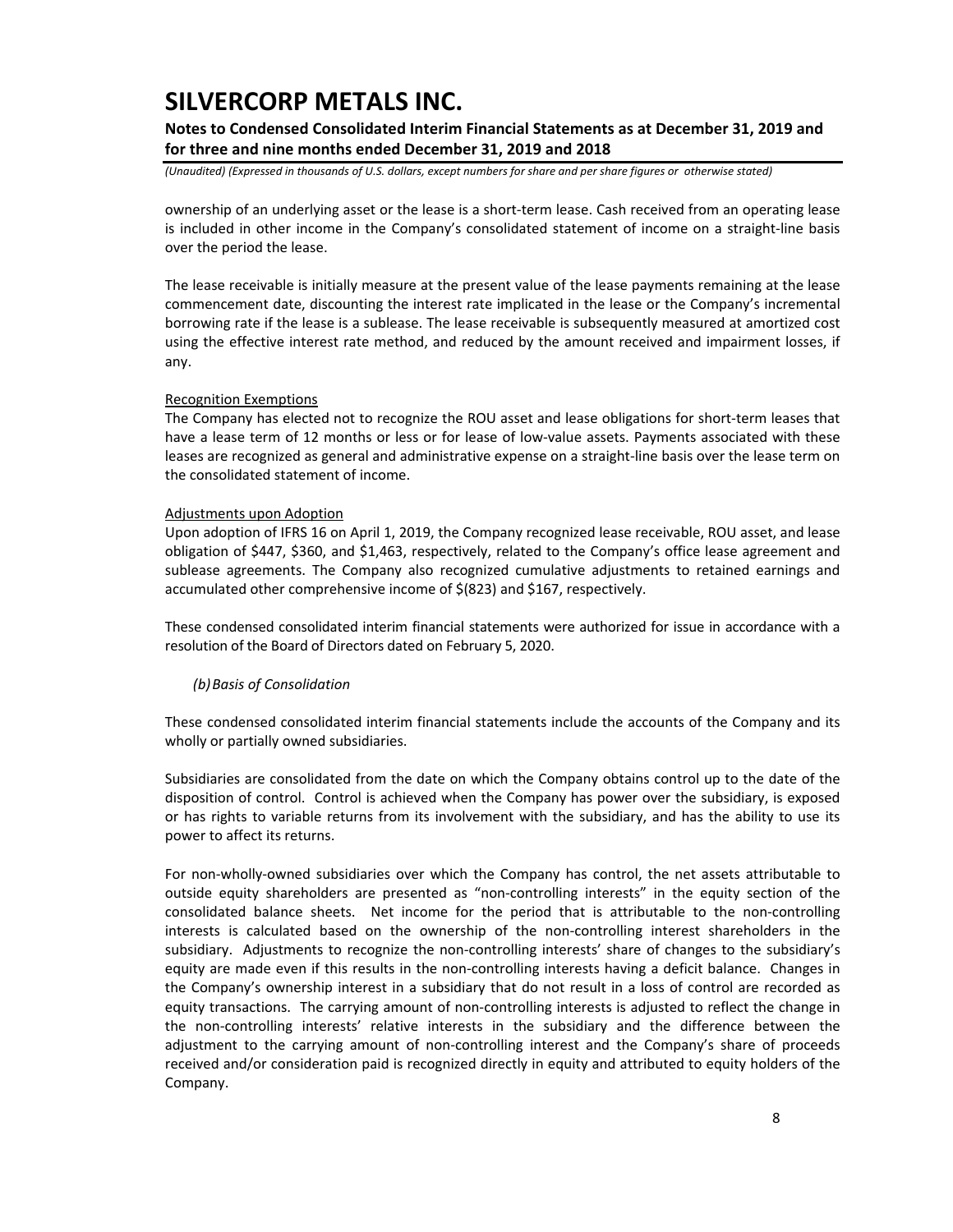### **Notes to Condensed Consolidated Interim Financial Statements as at December 31, 2019 and for three and nine months ended December 31, 2019 and 2018**

*(Unaudited) (Expressed in thousands of U.S. dollars, except numbers for share and per share figures or otherwise stated)*

Balances, transactions, revenues and expenses between the Company and its subsidiaries are eliminated on consolidation.

Details of the Company's significant subsidiaries which are consolidated are as follows:

|                                                    |                    |               | Proportion of ownership interest held |           |                      |  |  |  |
|----------------------------------------------------|--------------------|---------------|---------------------------------------|-----------|----------------------|--|--|--|
|                                                    |                    | Country of    | December 31,                          | March 31, |                      |  |  |  |
| Name of subsidiaries                               | Principal activity | incorporation | 2019                                  | 2019      | Mineral properties   |  |  |  |
| Silvercorp Metals China Inc.                       | Holding company    | Canada        | 100%                                  | 100%      |                      |  |  |  |
| Silvercorp Metals (China) Inc.                     | Holding company    | China         | 100%                                  | 100%      |                      |  |  |  |
| 0875786 B.C. LTD.                                  | Holding company    | Canada        | 100%                                  | 100%      |                      |  |  |  |
| Fortune Mining Limited                             | Holding company    | BVI (i)       | 100%                                  | 100%      | <b>RZY</b>           |  |  |  |
| Fortune Copper Limited                             | Holding company    | <b>BVI</b>    | 100%                                  | 100%      |                      |  |  |  |
| Fortune Gold Mining Limited                        | Holding company    | BVI           | 100%                                  | 100%      |                      |  |  |  |
| Victor Resources Ltd.                              | Holding company    | <b>BVI</b>    | 100%                                  | 100%      |                      |  |  |  |
| Yangtze Mining Ltd.                                | Holding company    | <b>BVI</b>    | 100%                                  | 100%      |                      |  |  |  |
| Victor Mining Ltd.                                 | Holding company    | <b>BVI</b>    | 100%                                  | 100%      |                      |  |  |  |
| Yangtze Mining (H.K.) Ltd.                         | Holding company    | Hong Kong     | 100%                                  | 100%      |                      |  |  |  |
| Fortune Gold Mining (H.K.) Limited                 | Holding company    | Hong Kong     | 100%                                  | 100%      |                      |  |  |  |
| Wonder Success Limited                             | Holding company    | Hong Kong     | 100%                                  | 100%      |                      |  |  |  |
| Henan Huawei Mining Co. Ltd. ("Henan Huawei")      | Mining             | China         | 80%                                   | 80%       | Ying Mining District |  |  |  |
| Henan Found Mining Co. Ltd. ("Henan Found")        | Mining             | China         | 77.5%                                 | 77.5%     |                      |  |  |  |
| Songxian Gold Mining Co., Ltd. ("SX Gold")         | Mining             | China         | 0.0%                                  | 77.5%     | XHP                  |  |  |  |
| Xinshao Yunxiang Mining Co., Ltd. ("Yunxiang")     | Mining             | China         | 70%                                   | 70%       | <b>BYP</b>           |  |  |  |
| Guangdong Found Mining Co. Ltd. (Guangdong Found") | Mining             | China         | 99%                                   | 99%       | GC                   |  |  |  |

(i ) British Virgin Islands ("BVI")

SX Gold was disposed in April 2019 and all assets and liabilities were derecognized upon disposal.

### **3. INVESTMENT IN AN ASSOCIATE**

New Pacific Metals Corp. ("NUAG") is a Canadian public company listed on the TSX Venture Exchange (symbol: NUAG). NUAG is a related party of the Company by way of two common directors and officers, and the Company accounts for its investment in NUAG using the equity method as it is able to exercise significant influence over the financial and operating policies of NUAG.

On May 22, 2019, the Company exercised its warrants to acquire 1,500,000 common shares of NUAG for a total cost of \$2,349. Pan American Silver Corp. also exercised its warrants to acquire 8,000,000 common shares of NUAG on the same day. As a result of the exercise of these warrants, the Company's ownership in NUAG was diluted from 29.8% to 28.9% and a dilution gain of \$723 was recorded along with the reclassification of gain of \$21 from other comprehensive income to net income.

On October 25, 2019, the Company participated in an offering of common shares of NUAG underwritten by BMO Capital Markets and acquired an additional 1,247,606 common shares of NUAG for a cost of \$3,820.

For the three and nine months ended December 31, 2019, the Company also acquired additional nil and 502,600 common shares of NUAG, respectively, from the public market (three and nine months ended December 31, 2018 – nil and nil, respectively) for a total cost of \$nil and \$861, respectively (three and nine months ended December 31, 2018 ‐ \$nil and \$nil, respectively).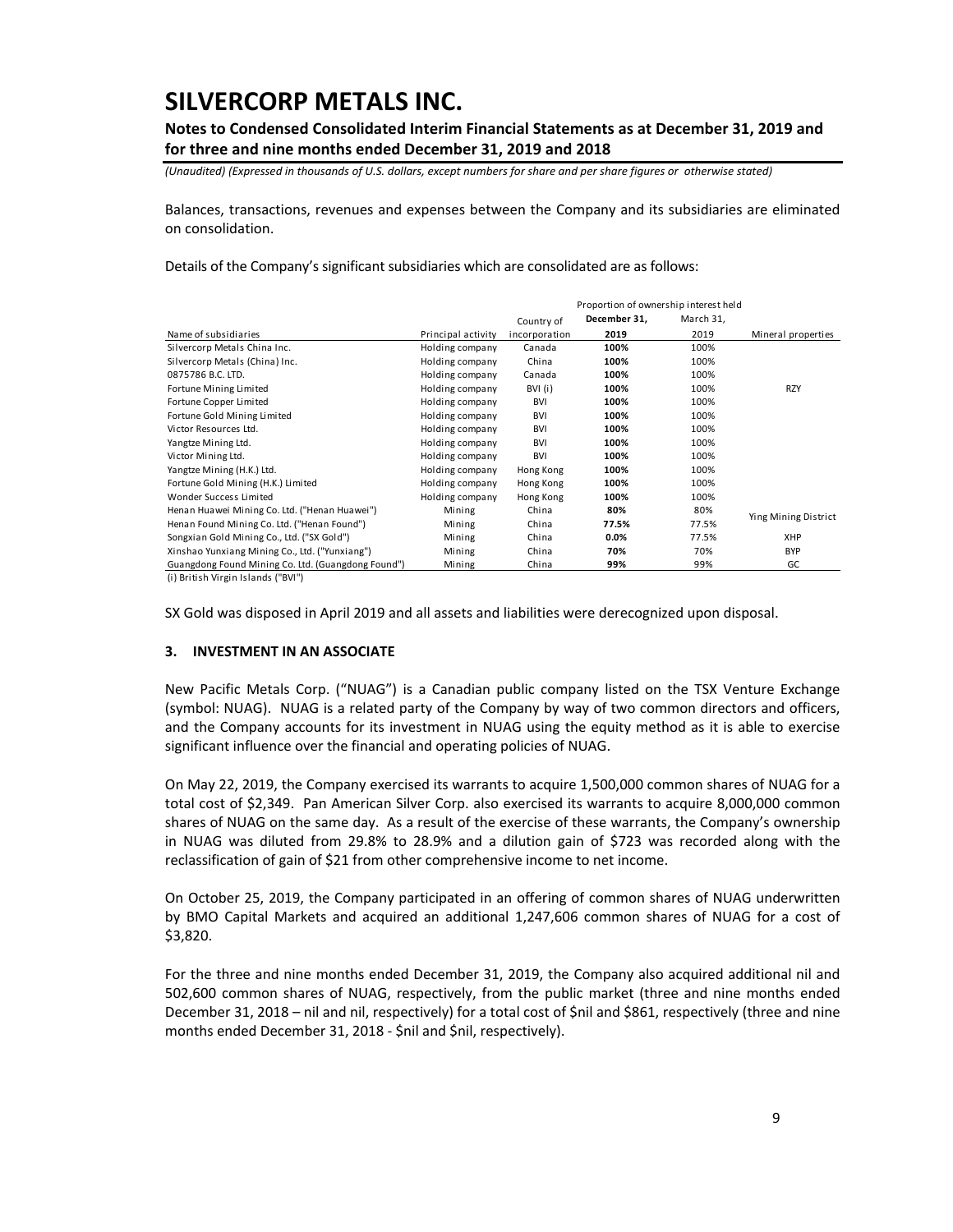**Notes to Condensed Consolidated Interim Financial Statements as at December 31, 2019 and for three and nine months ended December 31, 2019 and 2018** 

*(Unaudited) (Expressed in thousands of U.S. dollars, except numbers for share and per share figures or otherwise stated)*

As at December 31, 2019, the Company owned 42,596,506 common shares of NUAG (March 31, 2019 – 39,346,300), representing an ownership interest of 28.9% (March 31, 2019 – 29.6%). The summary of the investment in NUAG common shares and its market value as at the respective balance sheet dates are as follows:

|                                                 |            |     |          |      | Value of NUAG's     |
|-------------------------------------------------|------------|-----|----------|------|---------------------|
|                                                 | Number of  |     |          |      | common shares per   |
|                                                 | shares     |     | Amount   |      | quoted market price |
| Balance April 1, 2018                           | 39,280,900 | Ś   | 38,001   | - \$ | 50,266              |
| Purchase from open market                       | 65,400     |     | 107      |      |                     |
| Share of net loss                               |            |     | (330)    |      |                     |
| Share of other comprehensive income             |            |     | 398      |      |                     |
| Impairment recovery                             |            |     | 1,899    |      |                     |
| Foreign exchange impact                         |            |     | (1, 372) |      |                     |
| Balance March 31, 2019                          | 39,346,300 | \$. | 38,703   | - S  | 69,783              |
| Purchase from open market                       | 502,600    |     | 861      |      |                     |
| Exercise of warrants                            | 1,500,000  |     | 2,349    |      |                     |
| Participation in public offering                | 1,247,606  |     | 3,820    |      |                     |
| Share of net loss                               |            |     | (847)    |      |                     |
| Share of other comprehensive loss               |            |     | (536)    |      |                     |
| Dilution gain                                   |            |     | 723      |      |                     |
| Disposal of common shares held by the associate |            |     | 1,127    |      |                     |
| Foreign exchange impact                         |            |     | 1,260    |      |                     |
| Balance December 31, 2019                       | 42,596,506 | \$  | 47,460   | \$   | 193,829             |

### **4. OTHER INVESTMENTS**

|                                         |   | December 31, 2019 | March 31, 2019 |                          |  |  |
|-----------------------------------------|---|-------------------|----------------|--------------------------|--|--|
| Equity investments designated as FVTOCI |   |                   |                |                          |  |  |
| Public companies                        | S | 7.982             |                | 9,253                    |  |  |
| Private companies                       |   | 2,154             |                | $\overline{\phantom{a}}$ |  |  |
| <b>Total</b>                            |   | 10,136            |                | 9,253                    |  |  |

*Investments in publicly‐traded companies with no significant influence* 

Investments in publicly‐traded companies represent equity interests of other publicly‐trading mining companies that the Company has acquired through the open market or through private placements. These equity interests are for long‐term investment purposes and consist of common shares and warrants.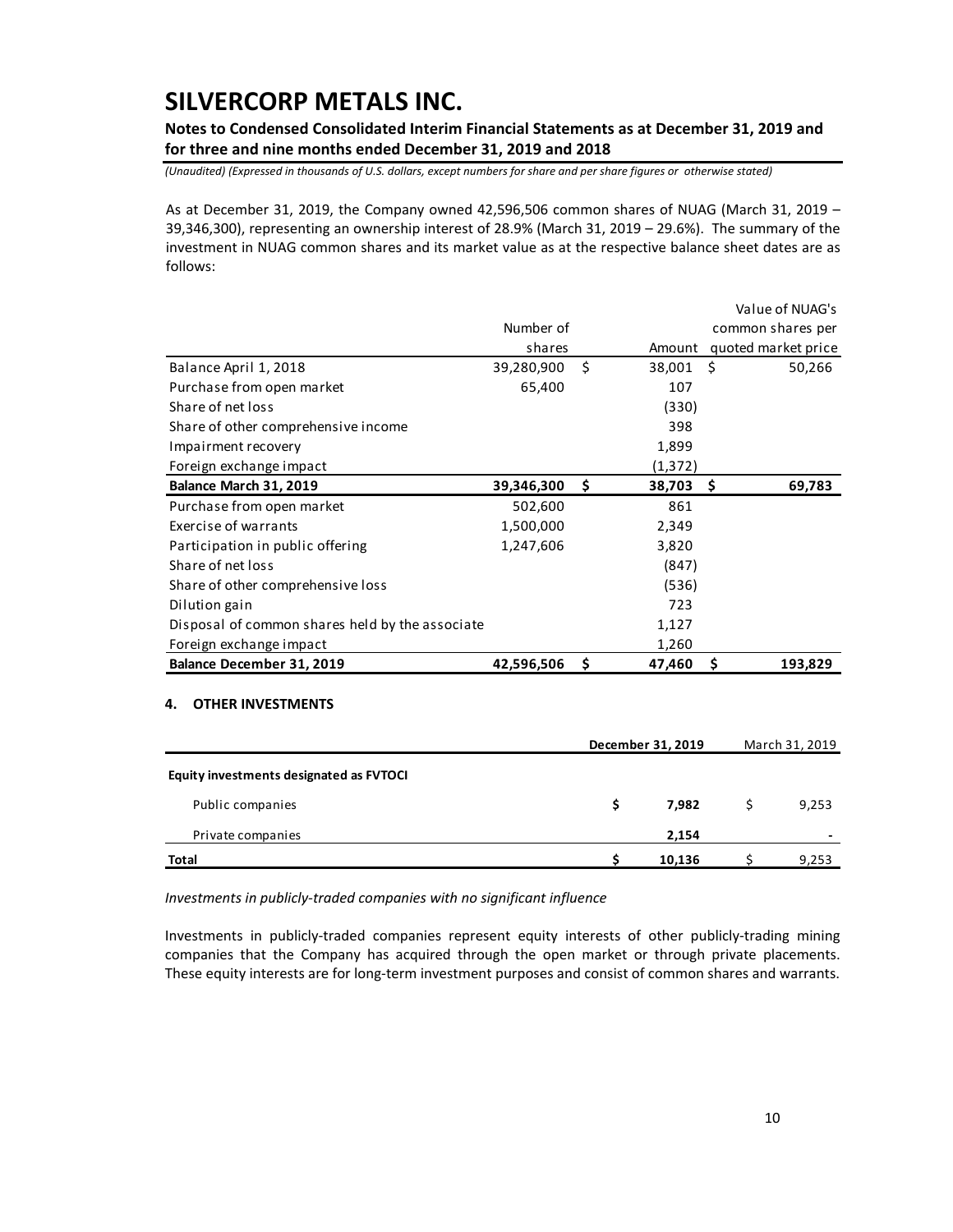**Notes to Condensed Consolidated Interim Financial Statements as at December 31, 2019 and for three and nine months ended December 31, 2019 and 2018** 

*(Unaudited) (Expressed in thousands of U.S. dollars, except numbers for share and per share figures or otherwise stated)*

The continuity of such investments is as follows:

|                                                                 |                   |    | Accumulated fair value change |
|-----------------------------------------------------------------|-------------------|----|-------------------------------|
|                                                                 | <b>Fair value</b> |    | included in OCI               |
| April 1, 2018                                                   | 6,132             | \$ | (37,508)                      |
| Change in fair value on equity investments designated as FVTOCI | 2,380             |    | 2,380                         |
| Acquisition of equity investments                               | 1,018             |    |                               |
| Impact of foreign currency translation                          | (277)             |    |                               |
| March 31, 2019                                                  | 9,253             | Ś  | (35, 128)                     |
| Change in fair value on equity investments designated as FVTOCI | 2.739             |    | 2,739                         |
| Acquisition of equity investments                               | 3,859             |    |                               |
| Proceeds on disposal                                            | (6, 141)          |    |                               |
| Impact of foreign currency translation                          | 426               |    |                               |
| December 31, 2019                                               | 10,136            |    | (32,389)                      |

In October 2019, through its subsidiary Henan Found, the Company invested \$2,154 (RMB¥15 million) in an arm's length private company in China. As at December 31, 2019, the Company's investment in that private company was \$2,154 (March 31, 2019 ‐ \$nil), representing 15% (March 31, 2019 – nil) of its equity interest. The Company assessed the fair value using a market based approach taking into consideration that the transaction was incurred recently and determined that the carrying value was an approximation of the fair value as at December 31, 2019.

### **5. PLANT AND EQUIPMENT**

Plant and equipment consist of:

|                                                                                      |    | Office<br>Land use rights |          |              |                      |                |    | Motor        |    | Construction |                      |           |
|--------------------------------------------------------------------------------------|----|---------------------------|----------|--------------|----------------------|----------------|----|--------------|----|--------------|----------------------|-----------|
| Cost                                                                                 |    | and building              |          | equipment    |                      | Machinery      |    | vehicles     |    | in progress  |                      | Total     |
| Balance as at April 1, 2018                                                          | Ś. | 105,165                   | Ś        | 7,755 \$     |                      | 29,413         | Ŝ. | 6.730        | Ś  | $3,602$ \$   |                      | 152,665   |
| Additions                                                                            |    | 1,586                     |          | 553          |                      | 2,266          |    | 792          |    | 2,750        |                      | 7,947     |
| Disposals                                                                            |    | (316)                     |          | (126)        |                      | (505)          |    | (376)        |    |              |                      | (1, 323)  |
| Reclassification of asset groups <sup>(1)</sup>                                      |    | 189                       |          |              |                      | 145            |    |              |    | (334)        |                      |           |
| Impact of foreign currency translation                                               |    | (6, 596)                  |          | (447)        |                      | (1,867)        |    | (424)        |    | (228)        |                      | (9, 562)  |
| Balance as at March 31, 2019                                                         | Ś  | 100,028 \$                |          | $7,735$ \$   |                      | 29,452 \$      |    | $6,722$ \$   |    | 5,790 \$     |                      | 149,727   |
| Adjustment upon adoption of IFRS 16                                                  |    | 360                       |          |              |                      |                |    |              |    |              |                      | 360       |
| Additions                                                                            |    | 1,731                     |          | 813          |                      | 1,071          |    | 459          |    | 3.647        |                      | 7,721     |
| Disposals                                                                            |    | (6,825)                   |          | (329)        |                      | (3,201)        |    | (586)        |    | (52)         |                      | (10,993)  |
| Reclassification of asset groups <sup>(1)</sup>                                      |    | 4,705                     |          |              |                      |                |    |              |    | (4,705)      |                      |           |
| Impact of foreign currency translation                                               |    | (3,796)                   |          | (206)        |                      | (1,075)        |    | (244)        |    | (209)        |                      | (5,530)   |
| Ending balance as at December 31, 2019                                               | \$ | 96,203                    | Ŝ.       | $8,013$ \$   |                      | 26,247 \$      |    | $6,351$ \$   |    | 4,471 \$     |                      | 141,285   |
| Impairment, accumulated depreciation and amortization<br>Balance as at April 1, 2018 | \$ | $(50,016)$ \$             |          | $(5,312)$ \$ |                      | $(20, 723)$ \$ |    | $(5,345)$ \$ |    | $(58)$ \$    |                      | (81, 454) |
| Disposals                                                                            |    | 128                       |          | 108          |                      | 317            |    | 338          |    |              |                      | 891       |
| Depreciation and amortization                                                        |    | (3, 172)                  |          | (500)        |                      | (1,615)        |    | (347)        |    |              |                      | (5,634)   |
| Impact of foreign currency translation                                               |    | 3,131                     |          | 295          |                      | 1,320          |    | 337          |    | 4            |                      | 5,087     |
| Balance as at March 31, 2019                                                         | Ś  | $(49,929)$ \$             |          | $(5,409)$ \$ |                      | $(20,701)$ \$  |    | $(5,017)$ \$ |    | $(54)$ \$    |                      | (81, 110) |
| Disposals                                                                            |    | 6,768                     |          | 242          |                      | 3,016          |    | 534          |    | 52           |                      | 10,612    |
| Depreciation and amortization                                                        |    | (2, 561)                  |          | (384)        |                      | (1,233)        |    | (293)        |    |              |                      | (4, 471)  |
| Impact of foreign currency translation                                               |    | 1,771                     |          | 132          |                      | 758            |    | 182          |    | 2            |                      | 2,845     |
| Ending balance as at December 31, 2019                                               | \$ | $(43,951)$ \$             |          | $(5,419)$ \$ |                      | $(18, 160)$ \$ |    | $(4,594)$ \$ |    |              | - \$                 | (72, 124) |
| <b>Carrying amounts</b>                                                              |    |                           |          |              |                      |                |    |              |    |              |                      |           |
| Balance as at March 31, 2019                                                         | \$ | 50,099                    | \$       | 2,326        | \$                   | 8,751          | \$ | 1,705        | \$ | 5,736        | -Ś                   | 68,617    |
| Ending halance as at December 31, 2019                                               | ¢  | 52252                     | <b>¢</b> | 2594         | $\ddot{\phantom{1}}$ | 8.087          | ¢  | 1757         | ¢  | 4471         | $\ddot{\phantom{1}}$ | 69 161    |

Ending balance as at December 31, 2019  $\begin{array}{l} \text{S} \\ \text{S} \\ \text{S} \end{array}$   $\begin{array}{l} \text{S} \\ \text{S} \\ \text{S} \end{array}$   $\begin{array}{l} \text{S} \\ \text{S} \\ \text{S} \end{array}$   $\begin{array}{l} \text{S} \\ \text{S} \\ \text{S} \end{array}$   $\begin{array}{l} \text{S} \\ \text{S} \\ \text{S} \end{array}$   $\begin{array}{l} \text{S} \\ \text{S} \\ \text$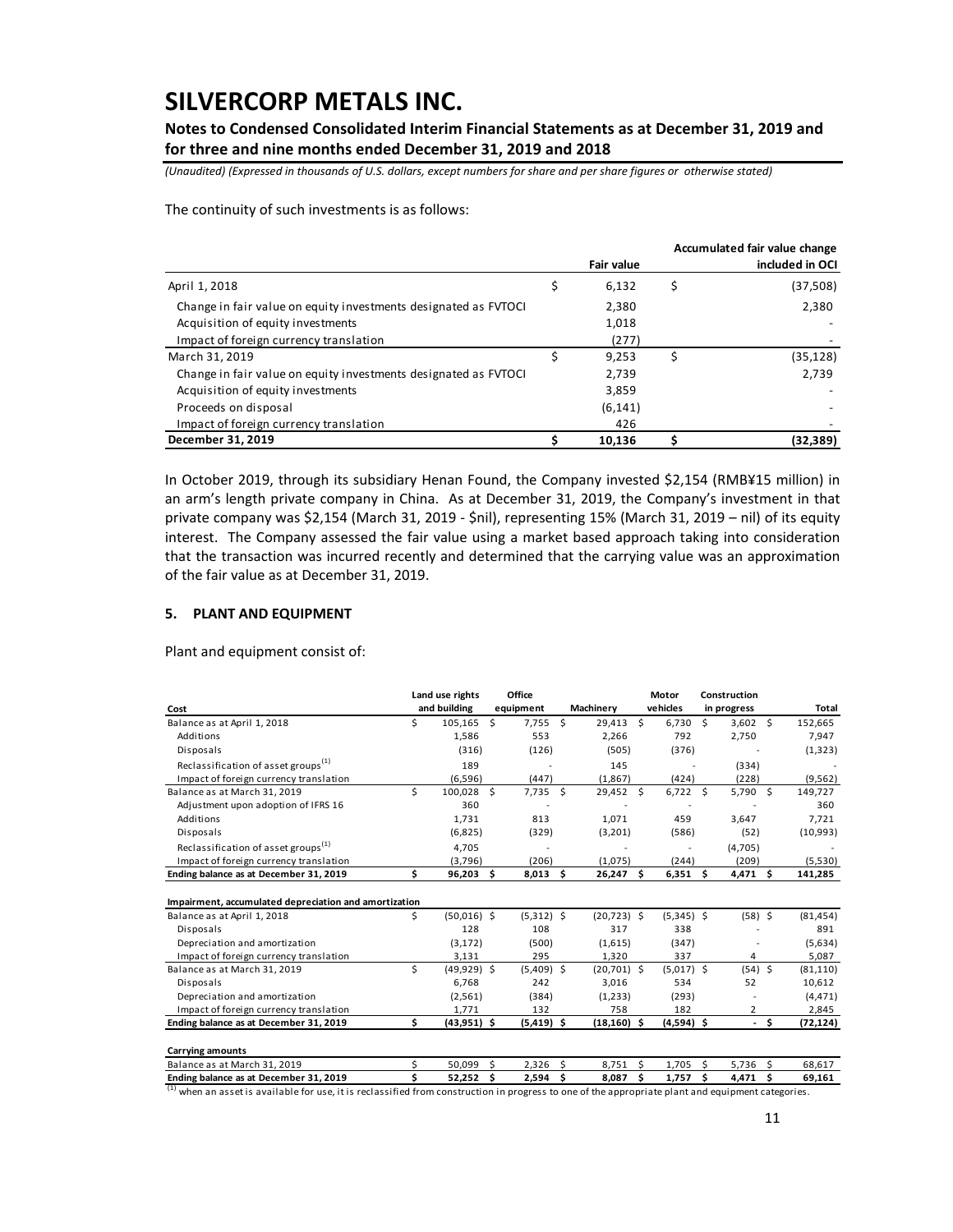**Notes to Condensed Consolidated Interim Financial Statements as at December 31, 2019 and for three and nine months ended December 31, 2019 and 2018** 

*(Unaudited) (Expressed in thousands of U.S. dollars, except numbers for share and per share figures or otherwise stated)*

| Carrying amounts as at December 31, 2019 |    | <b>Ying Mining District</b> |   | <b>BYP</b> |     | GC     |     | Other                    |     | Total  |
|------------------------------------------|----|-----------------------------|---|------------|-----|--------|-----|--------------------------|-----|--------|
| Land use rights and building             | \$ | 35,887                      | S | 1,909      | Ŝ.  | 12,077 | S   | 2,379                    | Ŝ   | 52,252 |
| Office equipment                         |    | 2.006                       |   | 28         |     | 217    |     | 343                      |     | 2,594  |
| Machinery                                |    | 6,105                       |   | 203        |     | 1,779  |     | $\overline{\phantom{a}}$ |     | 8,087  |
| Motor vehicles                           |    | 1,537                       |   | 23         |     | 197    |     |                          |     | 1,757  |
| Construction in progress                 |    | 1.408                       |   | 1.862      |     | 1.201  |     |                          |     | 4,471  |
| Total                                    |    | 46,943                      | S | 4,025      | Ŝ   | 15,471 | s.  | 2,722                    | - S | 69,161 |
|                                          |    |                             |   |            |     |        |     |                          |     |        |
| Carrying amounts as at March 31, 2019    |    | <b>Ying Mining District</b> |   | <b>BYP</b> |     | GC     |     | Other                    |     | Total  |
| Land use rights and building             | Ś  | 34.160                      | Ŝ | 2.158      | Ŝ   | 12.860 | Ŝ.  | 921                      | Ŝ.  | 50,099 |
| Office equipment                         |    | 1,800                       |   | 35         |     | 214    |     | 277                      |     | 2,326  |
| Machinery                                |    | 6,294                       |   | 257        |     | 2,071  |     | 129                      |     | 8,751  |
| Motor vehicles                           |    | 1,521                       |   | 27         |     | 140    |     | 17                       |     | 1,705  |
| Construction in progress                 |    | 3,825                       |   | 1,842      |     | 69     |     |                          |     | 5,736  |
| Total                                    |    | 47,600                      | Ś | 4,319      | \$. | 15,354 | \$. | 1,344                    | S   | 68,617 |

Upon adoption of IFRS 16 on April 1, 2019, the Company recognized an ROU asset of \$360 under land use rights and building related to a few office lease and sublease agreements. During the three and nine months ended December 31, 2019, an additional ROU asset of \$nil and \$1,241, respectively, was recognized related to a new office lease and ROU asset of \$nil and \$85, respectively, was disposed of based on a new sub‐lease arrangement.

During the three and nine months ended December 31, 2019, certain plant and equipment were disposed for proceeds of \$5 and \$8, respectively (three and nine months ended December 31, 2018 ‐ \$nil and \$29, respectively) and loss of \$110 and \$373, respectively (three and nine months ended December 31, 2018 – loss of \$254 and \$388, respectively).

#### **6. MINERAL RIGHTS AND PROPERTIES**

Mineral rights and properties consist of:

|                                        |    | Producing and development properties |     |                |                |      | <b>Exploration and evaluation properties</b> |      |            |    |            |
|----------------------------------------|----|--------------------------------------|-----|----------------|----------------|------|----------------------------------------------|------|------------|----|------------|
| Cost                                   |    | <b>Ying Mining District</b>          |     | <b>BYP</b>     | GC             |      | <b>XHP</b>                                   |      | <b>RZY</b> |    | Total      |
| Balance as at April 1, 2018            | Ś  | 277.734 \$                           |     | 65,054 \$      | 113,244        | Ŝ.   | 22,024                                       |      | \$180      | Ŝ. | 478,236    |
| Capitalized expenditures               |    | 23,238                               |     | 189            | 1.014          |      | 261                                          |      |            |    | 24,702     |
| Mine right fee                         |    | 3,839                                |     |                |                |      |                                              |      |            |    | 3,839      |
| Environmental rehabiliation            |    | 1,091                                |     | 35             | (12)           |      | 8                                            |      |            |    | 1,122      |
| Foreign currecy translation impact     |    | (17, 449)                            |     | (973)          | (7,085)        |      | (1, 384)                                     |      | (6)        |    | (26, 897)  |
| Balance as at March 31, 2019           | Ś  | 288,453                              | Ŝ.  | 64,305 \$      | 107,161        | Ŝ    | 20,909                                       | Ŝ.   | 174        | Ŝ. | 481,002    |
| Capitalized expenditures               |    | 20,988                               |     | 6              | 1,039          |      |                                              |      |            |    | 22,033     |
| Mine right fee                         |    | 797                                  |     |                |                |      |                                              |      |            |    | 797        |
| Disposition                            |    |                                      |     |                |                |      | (20, 485)                                    |      |            |    | (20, 485)  |
| Foreign currecy translation impact     |    | (10.403)                             |     | (527)          | (3,785)        |      | (424)                                        |      | 5          |    | (15, 134)  |
| Ending balance as at December 31, 2019 | Ś. | 299,835                              | Ŝ.  | 63,784 \$      | 104,415        | \$.  |                                              | Ŝ.   | 179        | Ŝ. | 468,213    |
| Impairment and accumulated depletion   |    |                                      |     |                |                |      |                                              |      |            |    |            |
| Balance as at April 1, 2018            | \$ | $(83,099)$ \$                        |     | $(57,584)$ \$  | (83, 495)      | - \$ | $(21,798)$ \$                                |      | (180)      | Ŝ. | (246, 156) |
| Impairment reversal                    |    |                                      |     |                |                |      | 7,279                                        |      |            |    | 7,279      |
| Depletion                              |    | (13, 312)                            |     |                | (2,209)        |      |                                              |      |            |    | (15, 521)  |
| Foreign currecy translation impact     |    | 5,232                                |     | 501            | 5,213          |      | 1,364                                        |      | 6          |    | 12,316     |
| Balance as at March 31, 2019           | Ś  | $(91, 179)$ \$                       |     | $(57,083)$ \$  | $(80, 491)$ \$ |      | $(13, 155)$ \$                               |      | (174)      | Ŝ. | (242, 082) |
| Depletion                              |    | (12, 652)                            |     |                | (1,873)        |      |                                              |      |            |    | (14, 525)  |
| Disposition                            |    |                                      |     |                |                |      | 12,888                                       |      |            |    | 12,888     |
| Foreign currecy translation impact     |    | 3,302                                |     | 271            | 2,833          |      | 267                                          |      | (5)        |    | 6,668      |
| Ending balance as at December 31, 2019 | Ś  | (100, 529)                           | Ŝ.  | $(56, 812)$ \$ | (79, 531)      | - \$ |                                              | - \$ | (179)      | \$ | (237, 051) |
| <b>Carrying amounts</b>                |    |                                      |     |                |                |      |                                              |      |            |    |            |
| Balance as at March 31, 2019           |    | 197,274                              | S   | $7,222$ \$     | 26,670         |      | 7,754 \$                                     |      |            |    | 238,920    |
| Ending balance as at December 31, 2019 | ¢  | 199,306                              | \$. | $6,972$ \$     | 24,884         | \$   |                                              | Ś    |            |    | 231,162    |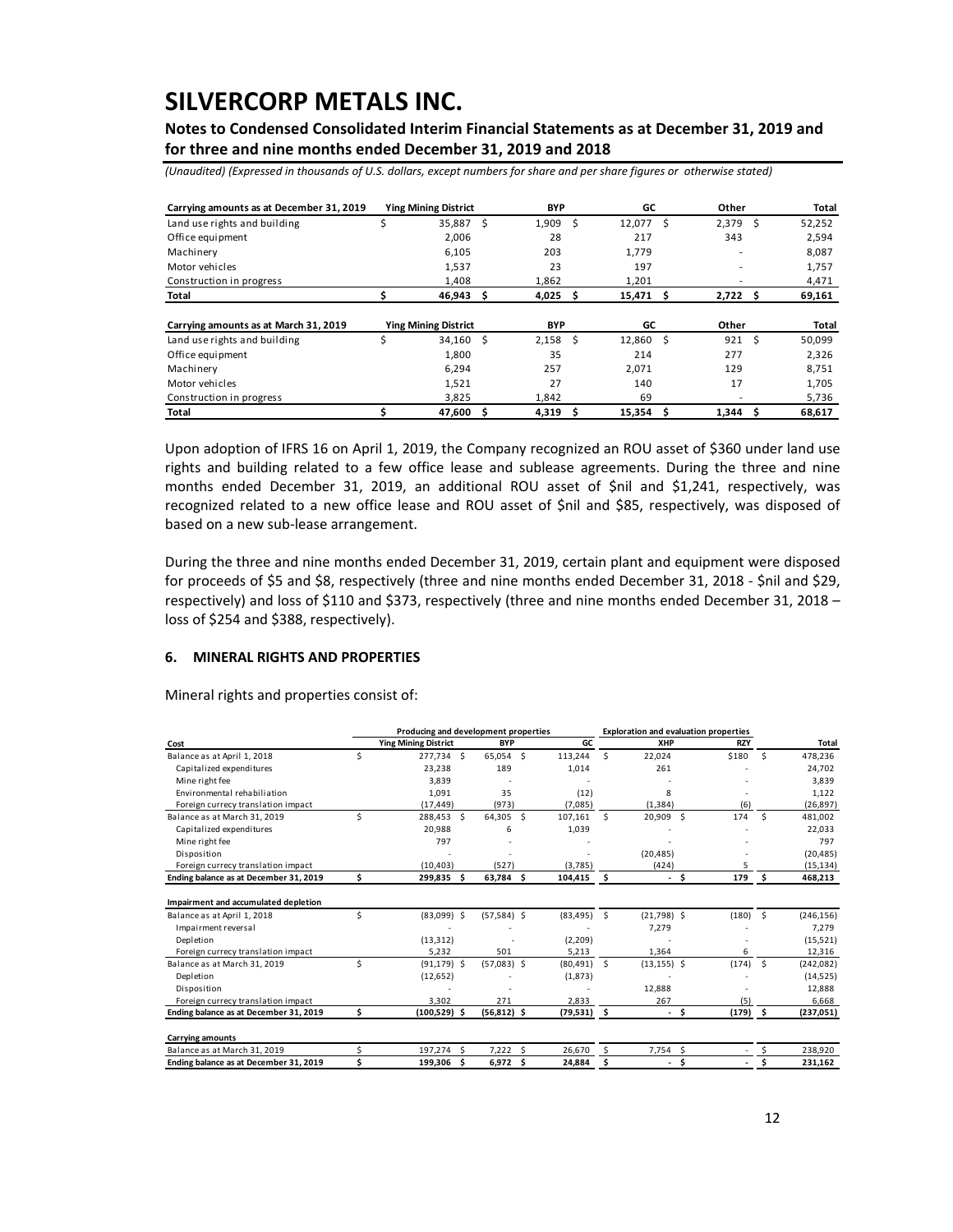**Notes to Condensed Consolidated Interim Financial Statements as at December 31, 2019 and for three and nine months ended December 31, 2019 and 2018** 

*(Unaudited) (Expressed in thousands of U.S. dollars, except numbers for share and per share figures or otherwise stated)*

In April 2019, the Company's subsidiary, Henan Found, entered into a purchase agreement (the "Agreement") with an arm's length private Chinese company to dispose the XHP project. Pursuant to the Agreement, Henan Found sold its 100% equity interest in SX Gold, the holding company of the XHP project, for \$7.3 million (RMB¥50 million), and forgave the amount of \$1.1 million (RMB¥7.5 million) SX Gold owed to Henan Found.

The transaction closed in July 2019 and the Company received partial payment of \$6,146 (RMB¥42.5 million). The remaining consideration of \$1,049 (RMB¥7.5 million) was included in trade and other receivables as at December 31, 2019. The assets and liabilities disposed of are as follows:

|                                                            |    | XHP.    |
|------------------------------------------------------------|----|---------|
| Total consideration per share transfer agreement (RMB ¥50) | \$ | 7,330   |
| Less: amounts owed to Henan Found                          |    | (1,112) |
| Net consideration                                          | Ś  | 6,218   |
|                                                            |    |         |
| Prepaids and deposits                                      |    | 124     |
| Inventories                                                |    | 198     |
| Plant and equipment                                        |    | 247     |
| Mineral rights and properties                              |    | 7,597   |
| Accounts payable and accrued liabilities                   |    | (2,211) |
| Deposits received                                          |    | (925)   |
| Environmental rehabilitation                               |    | (289)   |
| Total assets and liabilities disposed of                   |    | 4,741   |
| Gain on disposal of mineral rights and properties          | Ŝ  | 1.477   |

A gain of \$1,477 was recognized in gain on disposal of mineral rights and properties when the transaction completed.

In November 2019, the Company paid a mine right fee of \$797 (RMB¥5.5 million) to the Chinese government for the additional mineral resources of HPG mine (part of the Ying Mining District).

#### **7. BANK LOAN**

|                            | <b>Total</b> |
|----------------------------|--------------|
| Balance, April 1, 2018     |              |
| Addition                   | 4,527        |
| Interest accrued           | 152          |
| Interest paid              | (144)        |
| Foreign exchange impact    | (60)         |
| Balance, March 31, 2019    | \$<br>4,475  |
| Interest accrued           | 45           |
| Interest paid              | (50)         |
| Principal repayment        | (4,369)      |
| Foreign exchange impact    | (101)        |
| Balance, December 31, 2019 |              |

**X**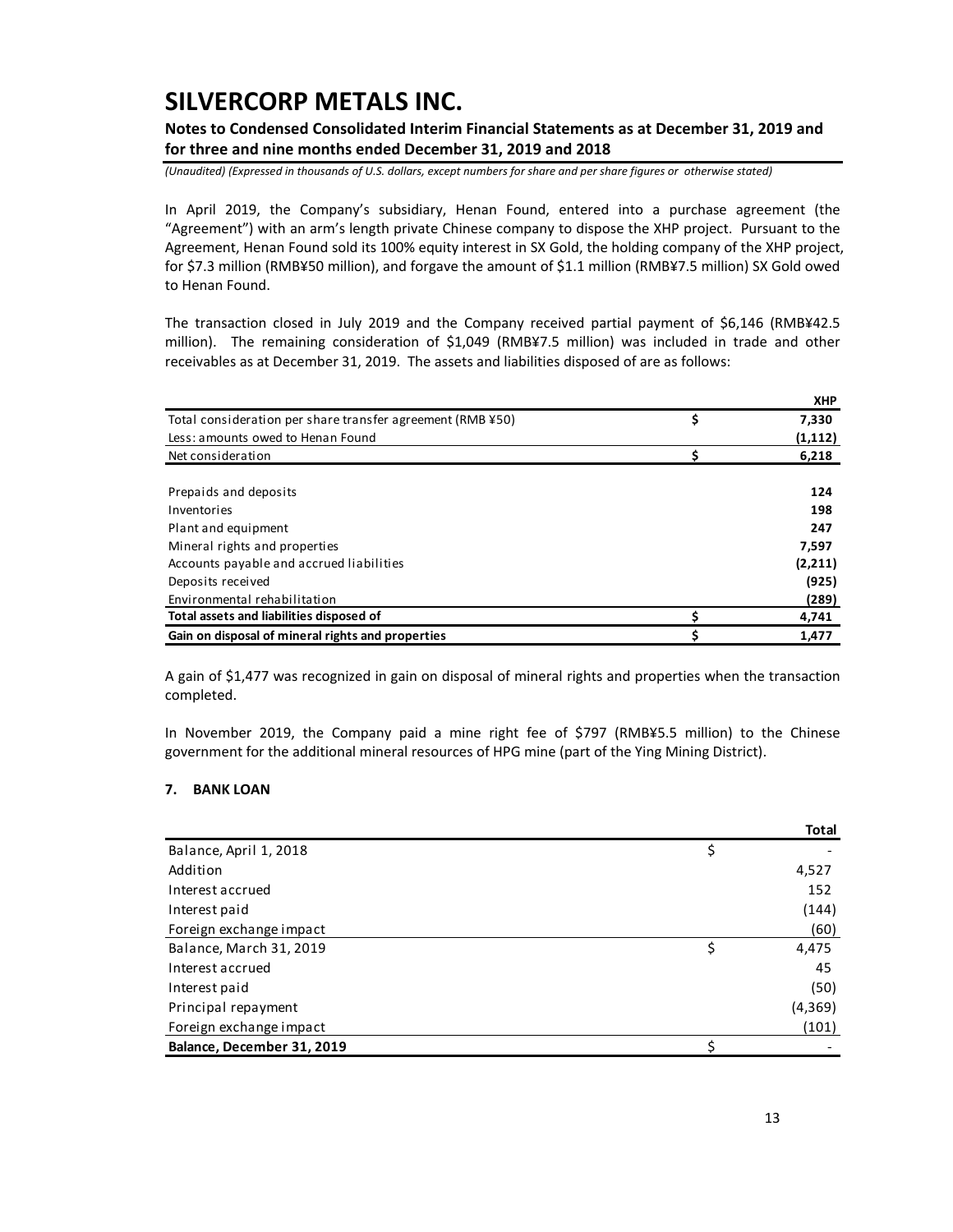### **Notes to Condensed Consolidated Interim Financial Statements as at December 31, 2019 and for three and nine months ended December 31, 2019 and 2018**

*(Unaudited) (Expressed in thousands of U.S. dollars, except numbers for share and per share figures or otherwise stated)*

On June 14, 2018, Henan Found borrowed a loan of \$4,527 (RMB ¥30 million) bearing an interest rate of 4.35% from the Bank of China. The loan was fully repaid in June 2019. For the three and nine months ended December 31, 2019, interests of \$nil and \$45, respectively (three and nine months ended December 31, 2018 ‐ \$49 and \$104, respectively) were recorded and expensed through finance costs.

### **8. LEASES**

The following table summarizes changes in the Company's lease receivable and lease obligation related to the Company's office lease and sublease.

|                                                    | <b>Lease Receivable</b> |        |  | <b>Lease Obligation</b> |
|----------------------------------------------------|-------------------------|--------|--|-------------------------|
| Adjustment upon adoption of IFRS 16, April 1, 2019 | \$                      | 447 \$ |  | 1,463                   |
| Addition                                           |                         | 239    |  | 1,244                   |
| Interest accrual                                   |                         | 20     |  | 84                      |
| Interest received or paid                          |                         | (20)   |  | (84)                    |
| Principal repayment                                |                         | (71)   |  | (369)                   |
| Foreign exchange impact                            |                         | 17     |  | 60                      |
| Balance, December 31, 2019                         | Ś                       | 632S   |  | 2,398                   |
| Less: current portion                              |                         | (203)  |  | (615)                   |
| Non-current portion                                | Ś                       | 429    |  | 1,783                   |

The following table presents a reconciliation of the Company's undiscounted cash flows to their present value for its lease receivable and lease obligation:

|                                  | <b>Lease Receivable</b> |      |       |  |
|----------------------------------|-------------------------|------|-------|--|
| Within 1 year                    | \$<br>224               | - \$ | 670   |  |
| Between 2 to 5 years             | 458                     |      | 1,884 |  |
| Over 5 years                     |                         |      | 104   |  |
| <b>Total undiscounted amount</b> | 682                     |      | 2,658 |  |
| Less future interest             | (50)                    |      | (260) |  |
| <b>Total discounted amount</b>   | 632S                    |      | 2,398 |  |
| Less: current portion            | (203)                   |      | (615) |  |
| Non-current portion              | 429                     |      | 1,783 |  |

The lease receivable and lease obligation were discounted using an estimated incremental borrowing rate of 5%.

### **9. SHARE CAPITAL**

#### *(a) Authorized*

Unlimited number of common shares without par value. All shares issued as at December 31, 2019 were fully paid.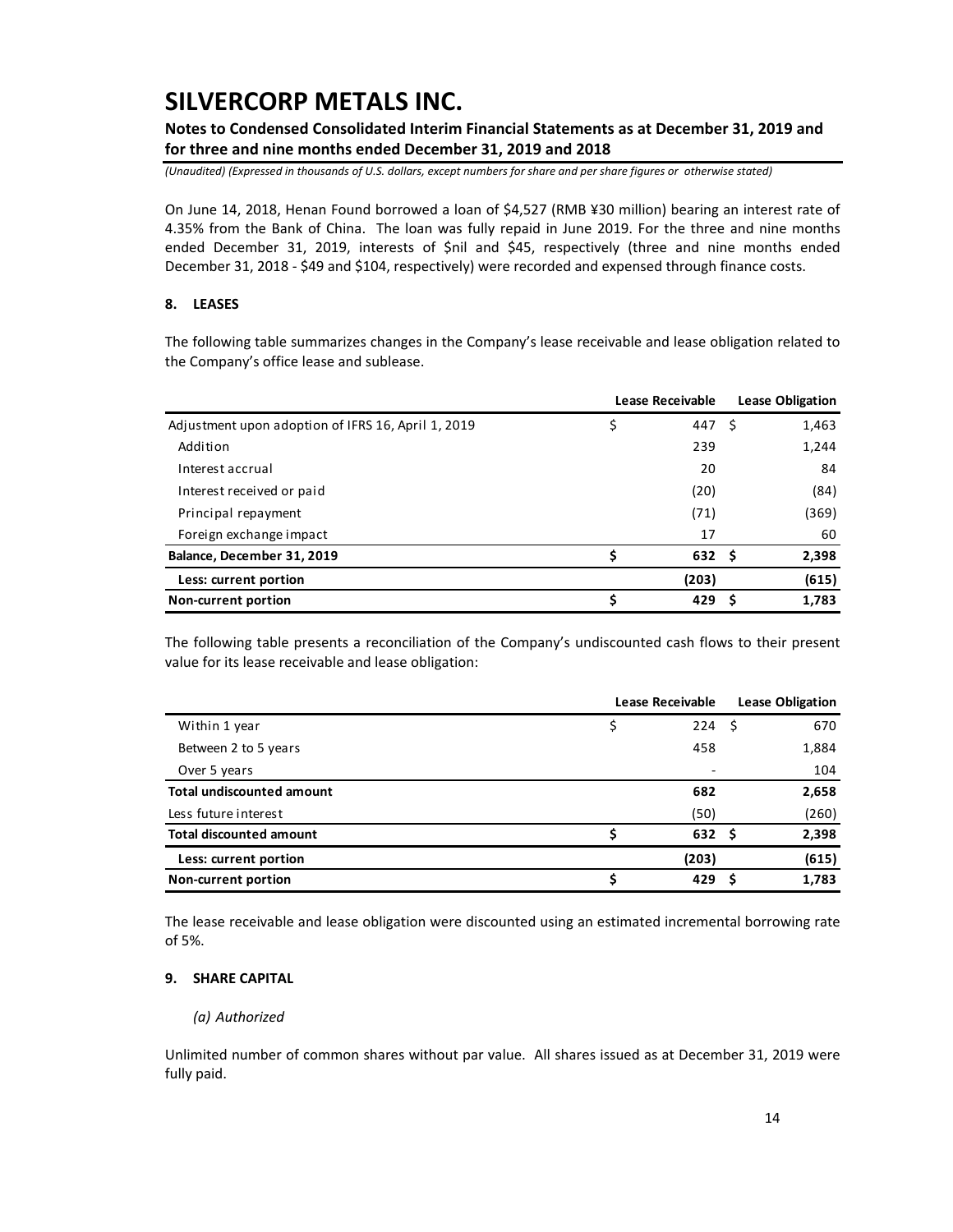**Notes to Condensed Consolidated Interim Financial Statements as at December 31, 2019 and for three and nine months ended December 31, 2019 and 2018** 

*(Unaudited) (Expressed in thousands of U.S. dollars, except numbers for share and per share figures or otherwise stated)*

#### *(b) Share‐based compensation*

The Company has a share‐based compensation plan (the "Plan") which consists of stock options, restricted share units (the "RSUs") and performance share units (the "PSUs"). The Plan allows for the maximum number of common shares to be reserved for issuance on any share‐based compensation to be a rolling 10% of the issued and outstanding common shares from time to time. Furthermore, no more than 3% of the reserve may be granted in the form of RSUs and PSUs.

For the three and nine months ended December 31, 2019, a total of \$947 and \$1,973, respectively (three and nine months ended December 31, 2018 ‐ \$506 and \$1,418, respectively) in share‐based compensation expense was recognized and included in the general and administrative expenses on the condensed consolidated interim statements of income.

### *(i) Stock options*

The following is a summary of option transactions:

|                            |                  | Weighted average |                    |  |
|----------------------------|------------------|------------------|--------------------|--|
|                            |                  |                  | exercise price per |  |
|                            | Number of shares |                  | share CAD\$        |  |
| Balance, March 31, 2018    | 8,146,799        | \$               | 2.15               |  |
| Option granted             | 1,815,000        |                  | 3.10               |  |
| Options exercised          | (2,812,496)      |                  | 0.87               |  |
| Options forfeited          | (164, 075)       |                  | 3.34               |  |
| Options expired            | (504, 312)       |                  | 3.27               |  |
| Balance, March 31, 2019    | 6,480,916        | \$               | 2.86               |  |
| Options exercised          | (3,247,406)      |                  | 2.86               |  |
| Options forfeited          | (78, 750)        |                  | 3.33               |  |
| Options expired            | (100,000)        |                  | 1.75               |  |
| Balance, December 31, 2019 | 3,054,760        | Ś                | 2.89               |  |

The following table summarizes information about stock options outstanding at December 31, 2019:

|                   | Number of options |                                    |    |                   |                   | Weighted                      |
|-------------------|-------------------|------------------------------------|----|-------------------|-------------------|-------------------------------|
|                   | outstanding at    | Weighted average                   |    | Weighted average  | Number of options | average                       |
| Exercise price in |                   | December 31, remaining contractual |    | exercise price in |                   | exercisable at exercise price |
| CAD\$             | 2019              | life (Years)                       |    | CAD\$             | Decemebr 31, 2019 | in CAD\$                      |
| 1.43              | 501,260           | $0.42 \quad$ \$                    |    | 1.43              | 501,260           | 1.43                          |
| 2.60              | 587,500           | 1.88                               | Ŝ  | 2.60              | 250,000           | 2.60                          |
| 3.23              | 618,750           | 1.20                               | Ŝ  | 3.23              | 389,375           | 3.23                          |
| 3.36              | 501,250           | 0.76                               | Ŝ  | 3.36              | 501,250           | 3.36                          |
| 3.40              | 796,000           | 1.65                               | Ŝ  | 3.40              | 271,000           | 3.40                          |
| 3.63              | 50,000            | 0.05                               | \$ | 3.63              | 50,000            | 3.63                          |
| $S$ 1.43 - 3.63   | 3,054,760         | 1.23                               | S  | 2.89              | 1,962,885         | 2.76                          |

Subsequent to December 31, 2019, a total of 150,000 options with exercise prices ranging from CAD\$2.60 to CAD\$3.63 were exercised.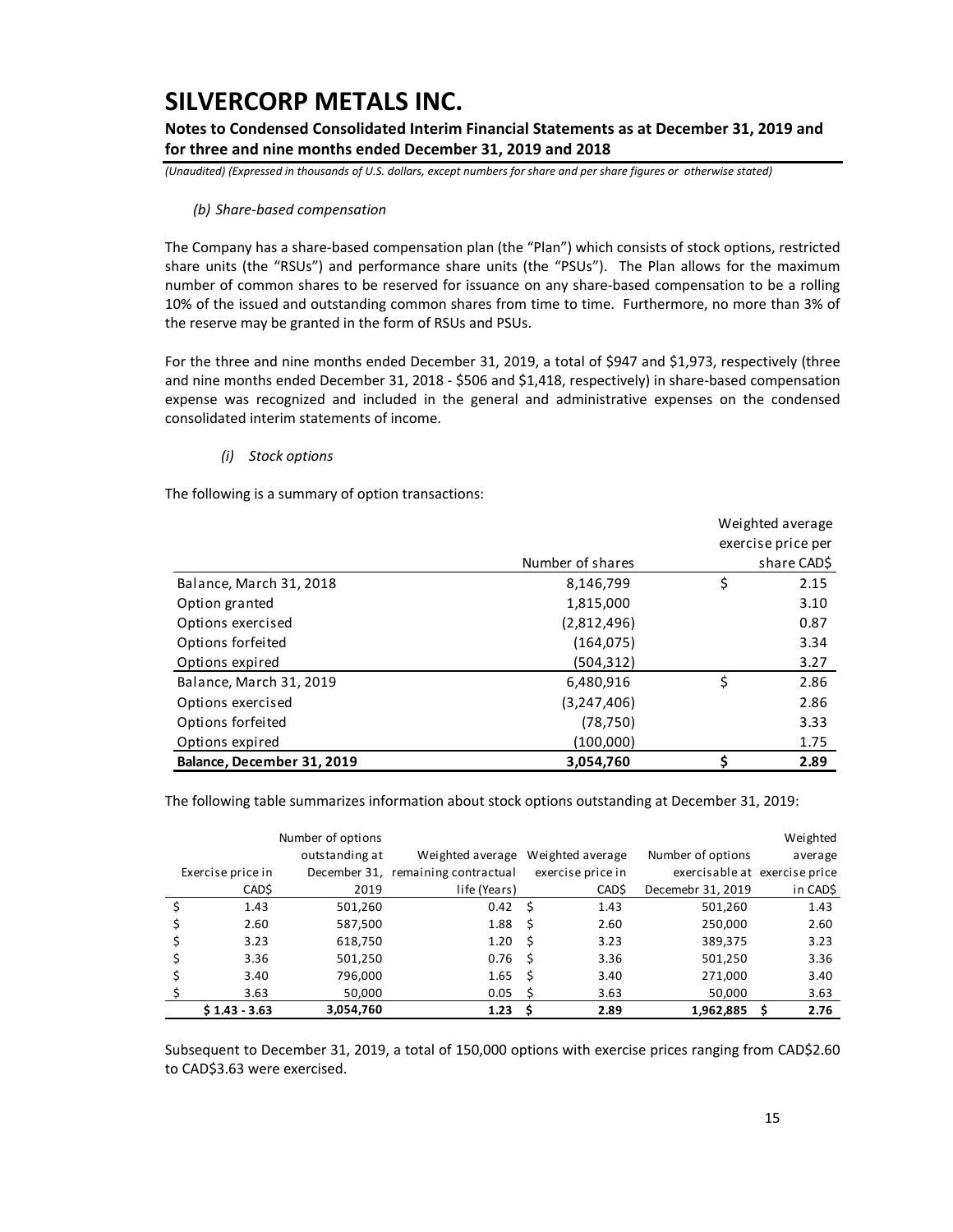**Notes to Condensed Consolidated Interim Financial Statements as at December 31, 2019 and for three and nine months ended December 31, 2019 and 2018** 

*(Unaudited) (Expressed in thousands of U.S. dollars, except numbers for share and per share figures or otherwise stated)*

*(ii) RSUs* 

The following is a summary of RSUs transactions:

|                            |                                        |      | Weighted average   |
|----------------------------|----------------------------------------|------|--------------------|
|                            |                                        |      | grant date closing |
|                            | Number of shares price per share \$CAD |      |                    |
| Balance, April 1, 2019     |                                        | - \$ |                    |
| Granted                    | 850,500                                |      | 4.94               |
| Cancelled                  | (14,500)                               |      | 4.94               |
| Balance, December 31, 2019 | 836,000                                |      | 4.94               |

During the nine months ended December 31, 2019, a total of 850,500 RSUs were granted to directors, officers, and employees of the Company at grant date closing price of CAD\$4.94 per share subject to a vesting schedule over a two-year term with 25% of the RSUs vesting every six months from the date of grant.

### *(c) Cash dividends declared*

During the three and nine months ended December 31, 2019, dividends of \$2,162 and \$4,287, respectively (three and nine months ended December 31, 2018 ‐ \$2,113 and \$4,028, respectively) were declared and paid.

### **10. ACCUMULATED OTHER COMPREHENSIVE LOSS**

|                                                                 | December 31, 2019 | March 31, 2019 |
|-----------------------------------------------------------------|-------------------|----------------|
| Change in fair value on equity investments designated as FVTOCI | 32.389            | 35,128         |
| Share of other comprehensive income in associate                | (122)             | (679)          |
| Currency translation adjustment                                 | 13.032            | 7,415          |
| Balance, end of the period                                      | 45.299            | 41,864         |

The change in fair value on equity investments designated as FVTOCI, share of other comprehensive income in associate, and currency translation adjustment are net of tax of \$nil for all periods presented.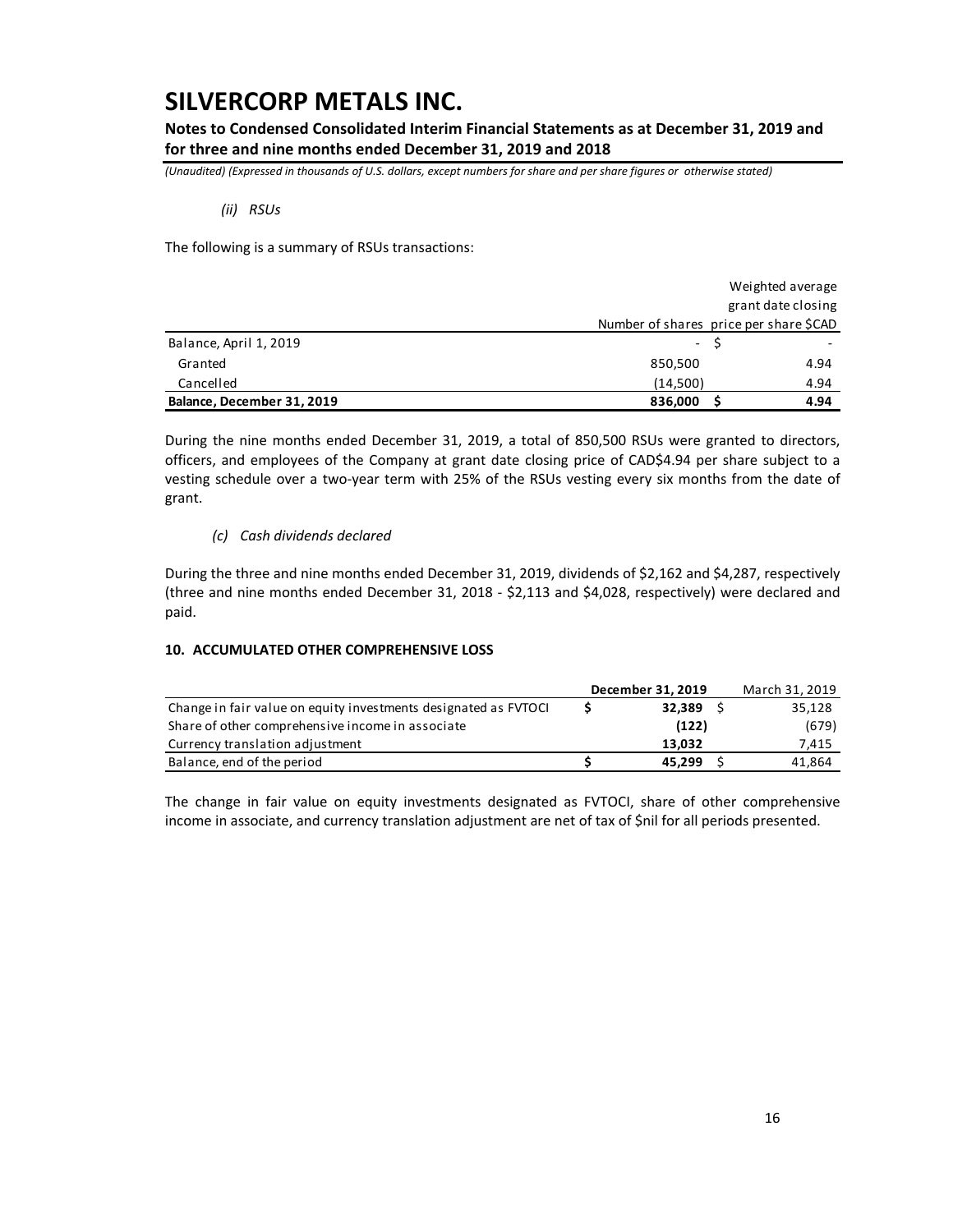**Notes to Condensed Consolidated Interim Financial Statements as at December 31, 2019 and for three and nine months ended December 31, 2019 and 2018** 

*(Unaudited) (Expressed in thousands of U.S. dollars, except numbers for share and per share figures or otherwise stated)*

### **11. NON‐CONTROLLING INTERESTS**

The continuity of non-controlling interests is summarized as follows:

|                                            | Henan        |    | Henan   | Guangdong |            |                              |    |          |
|--------------------------------------------|--------------|----|---------|-----------|------------|------------------------------|----|----------|
|                                            | Found        |    | Huawei  |           | Yunxiang   | Found                        |    | Total    |
| Balance, April 1, 2018                     | 62,047<br>Ś. | s  | 5,909   | S         | 3,532      | (2,545)<br>S                 |    | 68.943   |
| Share of net income (loss)                 | 11.444       |    | 892     |           | (365)      | 352                          |    | 12,323   |
| Share of other comprehensive (loss) income | (3,664)      |    | (204)   |           | (150)      | 954                          |    | (3,064)  |
| Distributions                              | (11, 565)    |    | (1,694) |           | ٠          | $\qquad \qquad \blacksquare$ |    | (13,259) |
| Acquisition of non-controlling interest    |              |    |         |           |            | 1.794                        |    | 1,794    |
| Disposition                                |              |    |         |           |            | (1,002)                      |    | (1,002)  |
| Balance, March 31, 2019                    | Ś.<br>58,262 | .s | 4.903   | S         | $3,017$ \$ | (447)                        | S. | 65,735   |
| Share of net income (loss)                 | 10,027       |    | 665     |           | (169)      | 44                           |    | 10,567   |
| Share of other comprehensive loss          | (1,845)      |    | (117)   |           | (99)       | (60)                         |    | (2, 121) |
| Distributions                              | (2,603)      |    | (656)   |           |            |                              |    | (3,259)  |
| Balance, December 31, 2019                 | 63.841<br>Ś. |    | 4.795   |           | 2.749S     | (463)                        | s  | 70.922   |

As at December 31, 2019, non‐controlling interests in Henan Found, Henan Huawei, Yunxiang, and Guangdong Found were 22.5%, 20%, 30%, and 1%, respectively (March 31, 2019 – 22.5%, 20%, 30% and 1%, respectively).

### **12. RELATED PARTY TRANSACTIONS**

Related party transactions are made on terms agreed upon by the related parties. The balances with related parties are unsecured, non-interest bearing, and due on demand. Related party transactions not disclosed elsewhere in the condensed consolidated interim financial statements are as follows:

| Due from related parties |    | December 31, 2019 March 31, 2019 |
|--------------------------|----|----------------------------------|
| NUAG (a)                 | 95 |                                  |
| Henan Non-ferrous (b)    | -  | 2,989                            |
|                          | 95 | 3.022                            |

- (a) The Company recovers costs for services rendered to NUAG and expenses incurred on behalf of NUAG pursuant to a services and administrative costs reallocation agreement. During the three and nine months ended December 31, 2019, the Company recovered \$183 and \$397, respectively (three and nine months ended December 31, 2018 - \$52 and \$151, respectively), from NUAG for services rendered and expenses incurred on behalf of NUAG. The costs recovered from NUAG were recorded as a direct reduction of general and administrative expenses on the consolidated statements of income.
- (b) In March 2019, Henan Found advanced a loan of \$2,989 (RMB¥20.0 million) to Henan Non‐ferrous. The loan bears an interest rate of 4.35% per annum. In December 2019, the loan, including accumulated interest, of \$2,922 (RMB¥20.7 million) was repaid.

The balances with related parties are unsecured.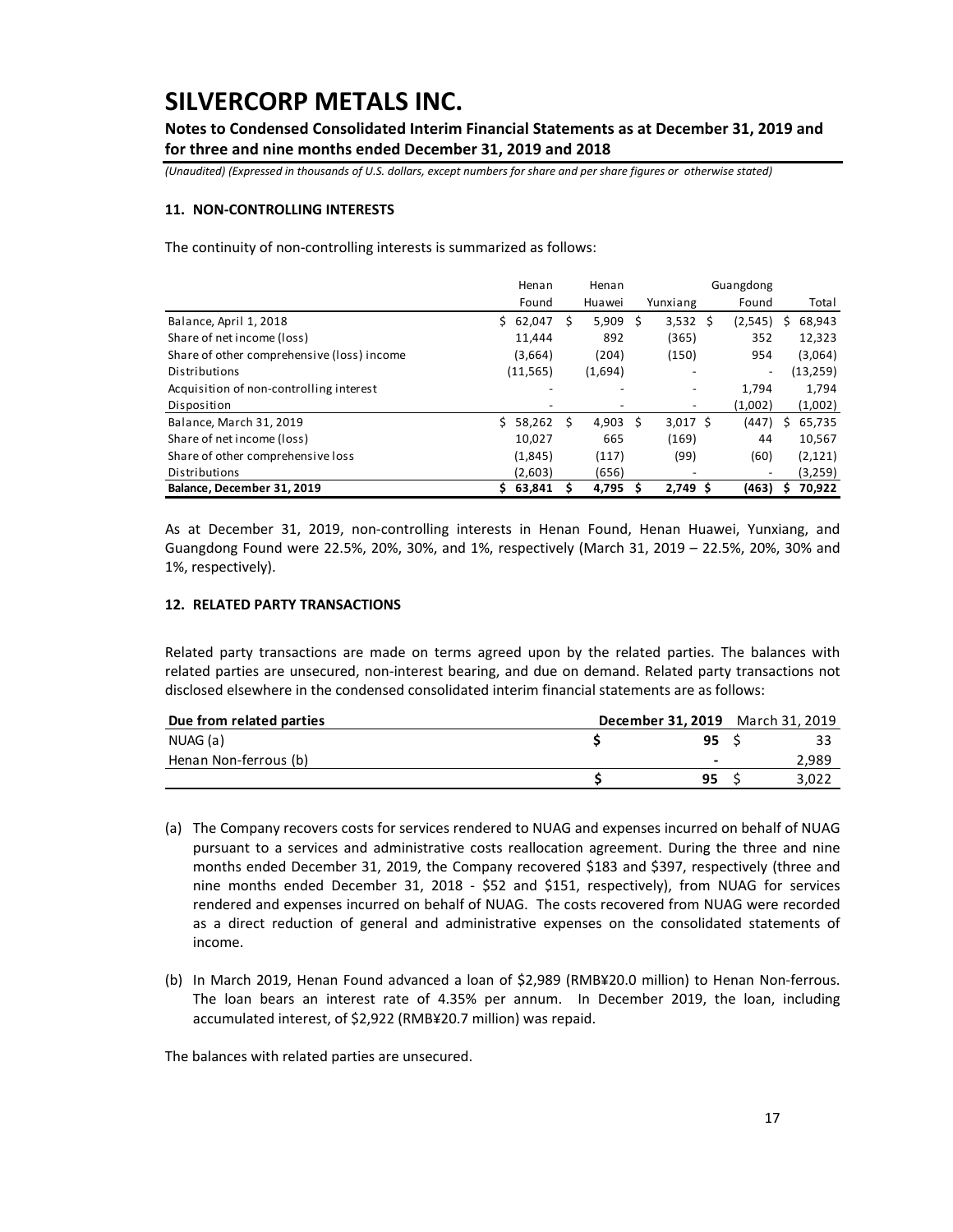**Notes to Condensed Consolidated Interim Financial Statements as at December 31, 2019 and for three and nine months ended December 31, 2019 and 2018** 

*(Unaudited) (Expressed in thousands of U.S. dollars, except numbers for share and per share figures or otherwise stated)*

#### **13. GENERAL AND ADMINISTRATIVE**

General and administrative expenses consist of:

|                                    | Three months ended December 31, | Nine months ended December 31, |        |        |
|------------------------------------|---------------------------------|--------------------------------|--------|--------|
| <b>General and administrative</b>  | 2019                            | 2018                           | 2019   | 2018   |
| Office and administrative expenses | 1.404                           | 1,559                          | 3,901  | 4,650  |
| Amortization and depreciation      | 382                             | 320                            | 1,122  | 912    |
| Salaries and benefits              | 2,242                           | 2,736                          | 6,855  | 6,928  |
| Share-based compensation           | 947                             | 506                            | 1,973  | 1,418  |
| Professional fees                  | 173                             | 218                            | 746    | 508    |
|                                    | 5.148                           | 5,339                          | 14.597 | 14,416 |

#### **14. GOVERNMENT FEES AND OTHER TAXES**

Government fees and other taxes consist of:

|                 | Three months ended December 31, |     |      | Nine months ended December 31, |  |       |  |
|-----------------|---------------------------------|-----|------|--------------------------------|--|-------|--|
|                 | 2019                            |     | 2018 | 2019                           |  | 2018  |  |
| Government fees | 91                              |     | 44   | 197                            |  | 149   |  |
| Other taxes     | 696                             | 581 |      | 1.680                          |  | 2.045 |  |
|                 | 787                             | 625 |      | 1.877                          |  | 2,194 |  |

Government fees include environmental protection fees paid to the state and local Chinese government. Other taxes were composed of surtax on value-added tax, land usage levy, stamp duty and other miscellaneous levies, duties and taxes imposed by the state and local Chinese government.

#### **15. FINANCE ITEMS**

Finance items consist of:

|                                        | Three months ended December 31, |  | Nine months ended December 31, |     |       |  |                                |  |
|----------------------------------------|---------------------------------|--|--------------------------------|-----|-------|--|--------------------------------|--|
| <b>Finance income</b>                  | 2019                            |  | 2018                           |     | 2019  |  | 2018                           |  |
| Interest income                        | $1,122$ \$                      |  | 981                            |     | 2,869 |  | 2,602                          |  |
|                                        | Three months ended December 31, |  |                                |     |       |  | Nine months ended December 31, |  |
| <b>Finance costs</b>                   | 2019                            |  | 2018                           |     | 2019  |  | 2018                           |  |
| Interest on bank loan                  | $\sim$                          |  | 49                             | - S | 45 S  |  | 104                            |  |
| Interest on lease obligation           | 29                              |  |                                |     | 84    |  |                                |  |
| Unwinding of discount of environmental |                                 |  |                                |     |       |  |                                |  |
| rehabilitation provision               | 105                             |  | 117                            |     | 316   |  | 359                            |  |
|                                        | 134                             |  | 166                            |     | 445   |  | 463                            |  |

### **16. INCOME TAX**

The significant components of income tax expense are as follows:

|                    | Three months ended December 31. |       |  | Nine months ended December 31, |  |        |
|--------------------|---------------------------------|-------|--|--------------------------------|--|--------|
| Income tax expense | 2019                            | 2018  |  | 2019                           |  | 2018   |
| Current            | 2.786                           | 4.354 |  | 5.498                          |  | 15,375 |
| Deferred           | 929                             | 780   |  | 2.868                          |  | 2,020  |
|                    | 3.715                           | 5.134 |  | 8.366                          |  | 17,395 |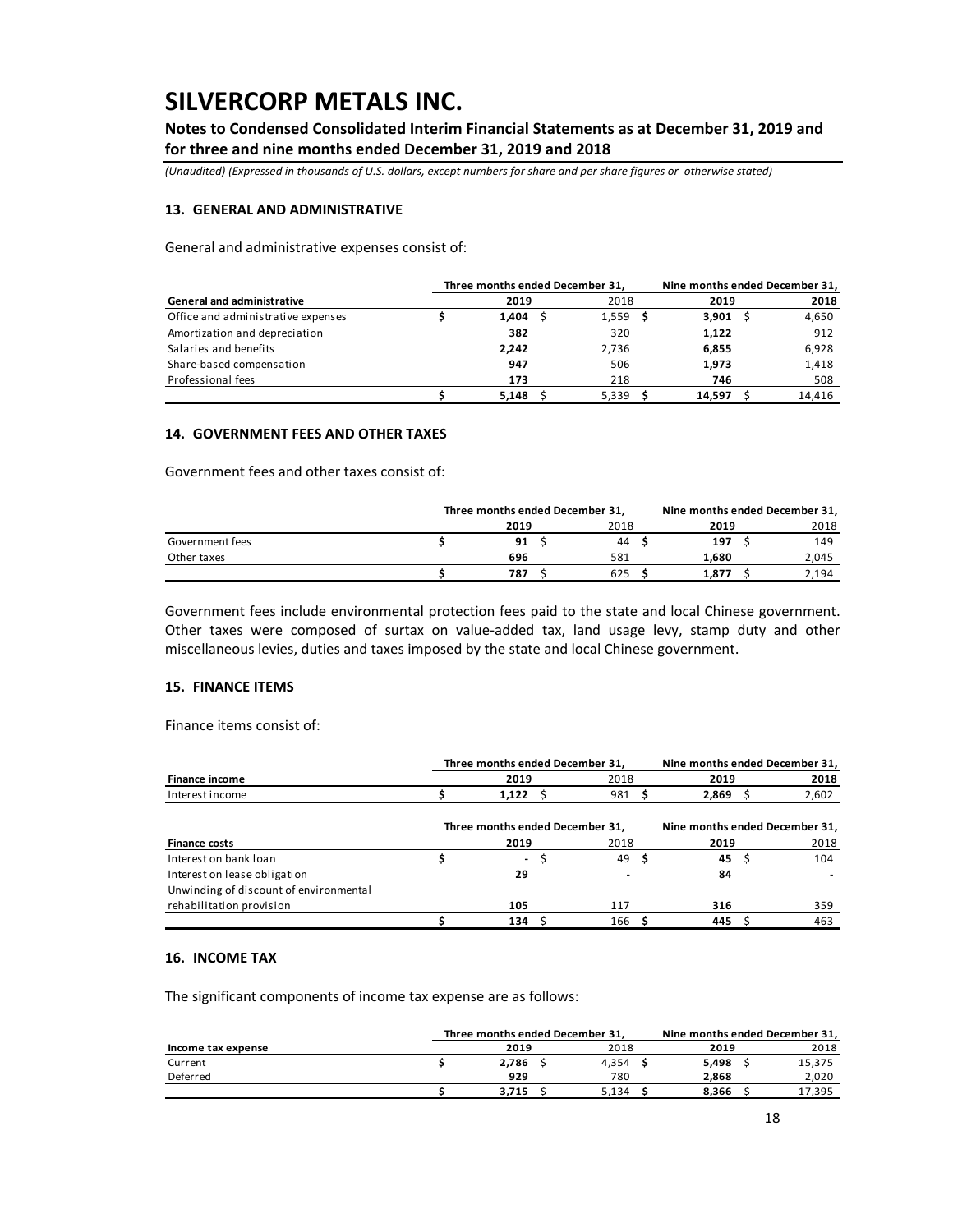### **Notes to Condensed Consolidated Interim Financial Statements as at December 31, 2019 and for three and nine months ended December 31, 2019 and 2018**

*(Unaudited) (Expressed in thousands of U.S. dollars, except numbers for share and per share figures or otherwise stated)*

The disposal of the XHP project (also see Note 6) resulted in approximately \$29.9 million deductible loss for income tax purpose. The relevant income tax recovery amount for the three and nine months ended December 31, 2019 of approximately \$nil and \$7.5 million, respectively were recognized under current and deferred income tax expenses.

### **17. FINANCIAL INSTRUMENTS**

The Company manages its exposure to financial risks, including liquidity risk, foreign exchange risk, interest rate risk, credit risk and equity price risk in accordance with its risk management framework. The Company's Board of Directors has overall responsibility for the establishment and oversight of the Company's risk management framework and reviews the Company's policies on an ongoing basis.

#### *(a)Fair value*

The Company classifies its fair value measurements within a fair value hierarchy, which reflects the significance of the inputs used in making the measurements as defined in IFRS 13, Fair Value Measurement ("IFRS 13").

Level  $1$  – Unadjusted quoted prices at the measurement date for identical assets or liabilities in active markets.

Level 2 – Observable inputs other than quoted prices included in Level 1, such as quoted prices for similar assets and liabilities in active markets; quoted prices for identical or similar assets and liabilities in markets that are not active; or other inputs that are observable or can be corroborated by observable market data. Level 3 – Unobservable inputs which are supported by little or no market activity.

The following tables set forth the Company's financial assets and liabilities that are measured at fair value level on a recurring basis within the fair value hierarchy as at December 31, 2019 and March 31, 2019 that are not otherwise disclosed. The assets and liabilities are classified in their entirety based on the lowest level of input that is significant to the fair value measurement.

|                                                   |                   |         | Fair value as at December 31, 2019 |        |
|---------------------------------------------------|-------------------|---------|------------------------------------|--------|
| <b>Recurring measurements</b>                     | Level 1           | Level 2 | Level 3                            | Total  |
| <b>Financial assets</b>                           |                   |         |                                    |        |
| Cash and cash equivalents                         | \$<br>$61,894$ \$ | - \$    | - \$                               | 61,894 |
| Short-term investments - money market instruments | 64,555            |         |                                    | 64,555 |
| Investments in publiccompanies                    | 7,982             |         |                                    | 7,982  |
| Investments in private company                    |                   |         | 2,154                              | 2,154  |
|                                                   |                   |         |                                    |        |
|                                                   |                   |         | Fair value as at March 31, 2019    |        |
| <b>Recurring measurements</b>                     | Level 1           | Level 2 | Level 3                            | Total  |
| <b>Financial assets</b>                           |                   |         |                                    |        |
| Cash and cash equivalents                         | \$<br>$67,441$ \$ | - \$    | - \$                               | 67,441 |
| Short-term investments - money market instruments | 22,850            |         |                                    | 22,850 |
| Investments in public companies                   | 9,253             |         |                                    | 9,253  |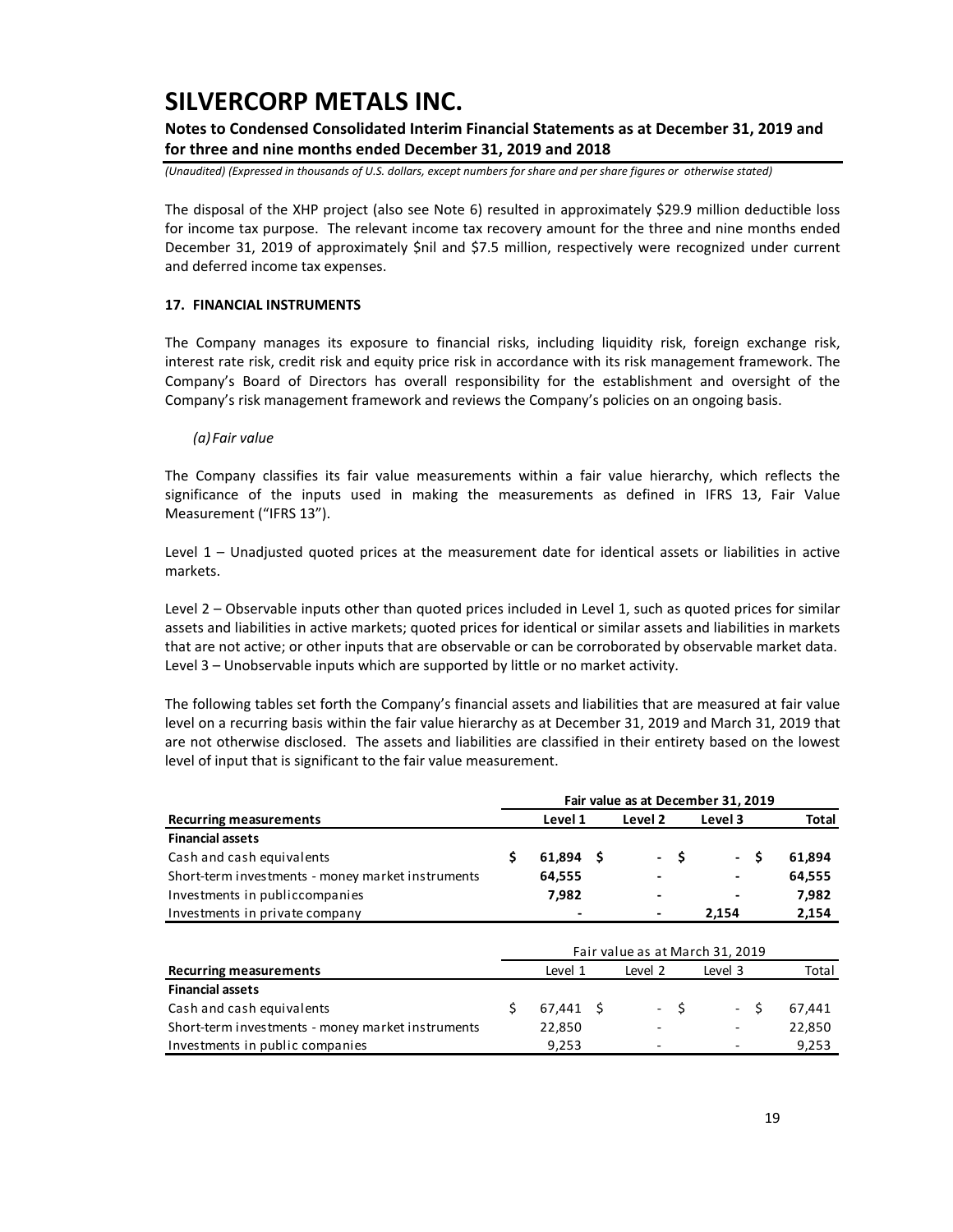### **Notes to Condensed Consolidated Interim Financial Statements as at December 31, 2019 and for three and nine months ended December 31, 2019 and 2018**

*(Unaudited) (Expressed in thousands of U.S. dollars, except numbers for share and per share figures or otherwise stated)*

Fair value of the other financial instruments excluded from the table above approximates their carrying amount as at December 31, 2019 and March 31, 2019, due to the short-term nature of these instruments.

There were no transfers into or out of Level 3 during the nine months ended December 31, 2019.

### *(b)Liquidity risk*

Liquidity risk is the risk that the Company will not be able to meet its short-term business requirements. The Company has in place a planning and budgeting process to help determine the funds required to support the Company's normal operating requirements on an ongoing basis and its expansion plans.

In the normal course of business, the Company enters into contracts that give rise to commitments for future minimum payments. The following summarizes the remaining contractual maturities of the Company's financial liabilities.

|                                          |                          | December 31, 2019        |                |                | March 31, 2019 |
|------------------------------------------|--------------------------|--------------------------|----------------|----------------|----------------|
|                                          | Within a year            | 2-5 vears                | Over 5 years   | Total          | Total          |
| Bank loan                                | $\overline{\phantom{a}}$ | $\overline{\phantom{a}}$ | $\blacksquare$ | $\overline{a}$ | 4.475          |
| Accounts payable and accrued liabilities | 32,514                   |                          |                | 32.514         | 29,856         |
| Lease obligation                         | 615                      | 1.693                    | 90             | 2.398          |                |
|                                          | 33.129                   | 1,693                    | 90             | 34.912         | 34,331         |

### *(c) Foreign exchange risk*

The Company reports its financial statements in US dollars. The functional currency of the head office, Canadian subsidiaries and all intermediate holding companies is CAD and the functional currency of all Chinese subsidiaries is RMB. The Company is exposed to foreign exchange risk when the Company undertakes transactions and holds assets and liabilities in currencies other than its functional currencies. The Company currently does not engage in foreign exchange currency hedging. The Company's exposure to currency risk affect net income is summarized as follows:

|                                              | December 31, 2019 | March 31, 2019 |
|----------------------------------------------|-------------------|----------------|
| Financial assets denominated in U.S. Dollars | 62.382            | 45.911         |

As at December 31, 2019, with other variables unchanged, a 10% strengthening (weakening) of the CAD against the USD would have decreased (increased) net income by approximately \$6.2 million.

### *(d)Interest rate risk*

The Company is exposed to interest rate risk on its cash equivalents, short term investments, and loan to one of the related parties. As at December 31, 2019, all of its interest-bearing cash equivalents and short term investments earn interest at market rates that are fixed to maturity or at variable interest rates with terms of less than one year. The Company monitors its exposure to changes in interest rates on cash equivalents, short term investments, and loan to the related party. Due to the short term nature of these financial instruments, fluctuations in interest rates would not have a significant impact on the Company's net income.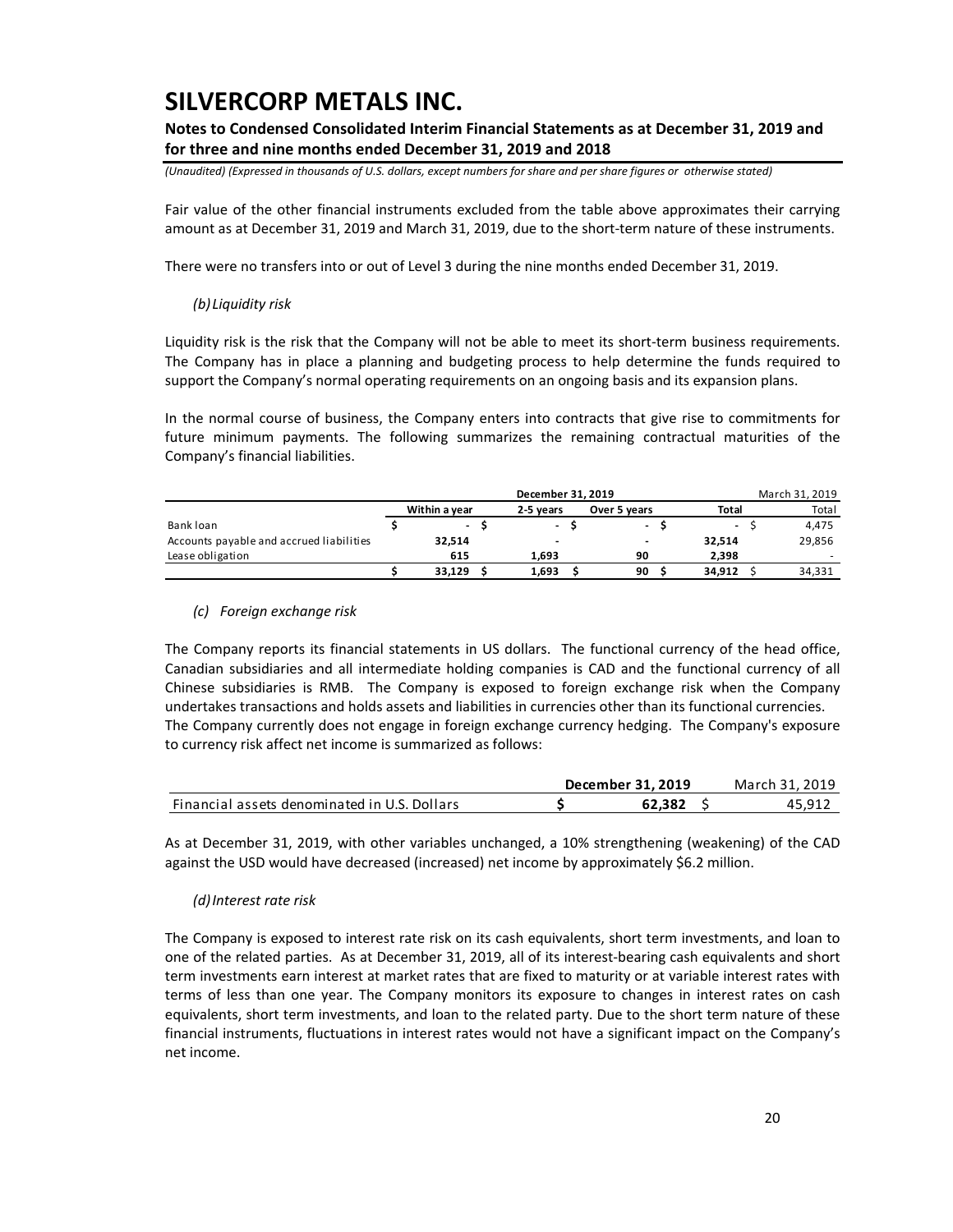**Notes to Condensed Consolidated Interim Financial Statements as at December 31, 2019 and for three and nine months ended December 31, 2019 and 2018** 

*(Unaudited) (Expressed in thousands of U.S. dollars, except numbers for share and per share figures or otherwise stated)*

### *(e) Credit risk*

Credit risk is the risk that one party to a financial instrument will fail to discharge an obligation and cause the other party to incur a financial loss. The Company is exposed to credit risk primarily associated to accounts receivable, due from related parties, cash and cash equivalents, and short-term investments. The carrying amount of assets included on the balance sheet represents the maximum credit exposure.

The Company undertakes credit evaluations on counterparties as necessary, requests deposits from customers prior to delivery, and has monitoring processes intended to mitigate credit risks. There were no amounts in trade or other receivables which were past due on December 31, 2019 (at March 31, 2019 -\$nil) for which no provision is recognized. The amount of \$1,049 (RMB¥7.5 million) related to the XHP project disposal (also see Note 6) contained in other receivables was outstanding for approximately 90 days as of December 31, 2019.

*(f) Equity price risk* 

The Company holds certain marketable securities that will fluctuate in value as a result of trading on Canadian financial markets. As the Company's marketable securities holdings are mainly in mining companies, the value will also fluctuate based on commodity prices. Based upon the Company's portfolio as at December 31, 2019, a 10% increase (decrease) in the market price of the securities held, ignoring any foreign currency effects, would have resulted in an increase (decrease) to comprehensive income of approximately \$1.0 million.

### **18. SEGMENTED INFORMATION**

The Company's reportable operating segments are components of the Company where separate financial information is available that is evaluated regularly by the Company's Chief Executive Officer who is the Chief Operating Decision Maker ("CODM"). The operational segments are determined based on the Company's management and internal reporting structure. Operating segments are summarized as follows:

| <b>Operational Segments</b> | Subsidiaries Included in the Segment               | Properties Included in the Segment |
|-----------------------------|----------------------------------------------------|------------------------------------|
| <b>Mining</b>               |                                                    |                                    |
| Henan Luoning               | Henan Found and Henan Huawei                       | Ying Mining District               |
| Hunan                       | Yunxiang                                           | <b>BYP</b>                         |
| Guangdong                   | Guangdong Found                                    | GC                                 |
| Other                       | SX Gold and 0875786 B.C. Ltd.                      | <b>XHP</b>                         |
| Administrative              |                                                    |                                    |
| Vancouver                   | Silvercorp Metals Inc. and BVI's holding companies | <b>RZY</b>                         |
| Beijing                     | Silvercorp Metals (China) Inc.                     |                                    |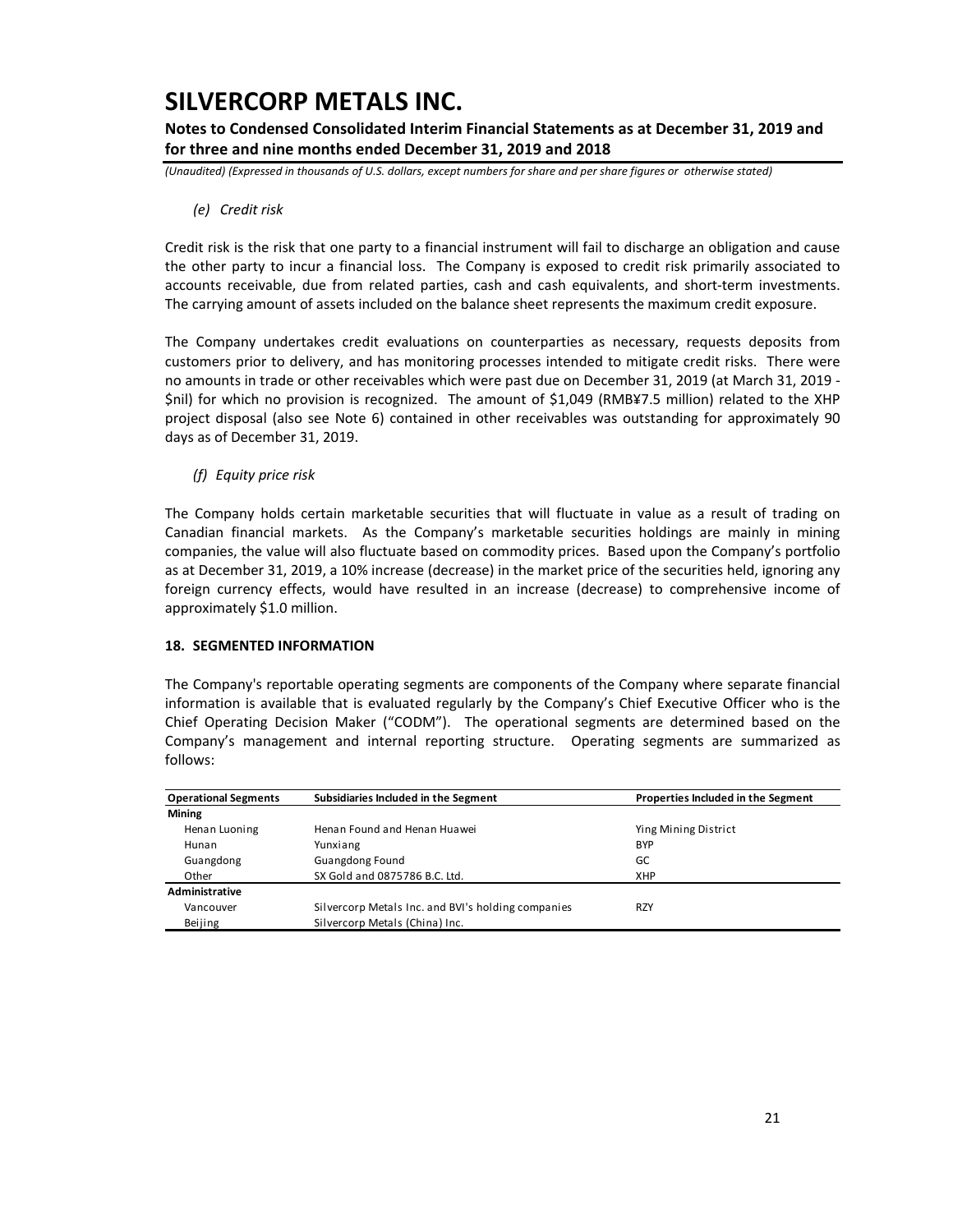**Notes to Condensed Consolidated Interim Financial Statements as at December 31, 2019 and for three and nine months ended December 31, 2019 and 2018** 

*(Unaudited) (Expressed in thousands of U.S. dollars, except numbers for share and per share figures or otherwise stated)*

(a) Segmented information for assets and liabilities are as follows:

|                                               |    |             |   |            |               | December 31, 2019 |   |       |     |                |    |                |   |         |
|-----------------------------------------------|----|-------------|---|------------|---------------|-------------------|---|-------|-----|----------------|----|----------------|---|---------|
|                                               |    |             |   |            | <b>Mining</b> |                   |   |       |     | Administrative |    |                |   |         |
|                                               |    | Henan       |   |            |               |                   |   |       |     |                |    |                |   | Total   |
| <b>Statement of financial position items:</b> |    | Luoning     |   | Hunan      |               | Guangdong         |   | Other |     | <b>Beijing</b> |    | Vancouver      |   |         |
| <b>Current assets</b>                         |    | $85,100$ \$ |   | $1,434$ \$ |               | 7,674 \$          |   |       | \$. | 4,656          | Ŝ  | 72,734         | Ś | 171,598 |
| Plant and equipment                           |    | 46,943      |   | 4,025      |               | 15,471            |   |       |     | 903            |    | 1,819          |   | 69,161  |
| Mineral rights and properties                 |    | 199,306     |   | 6,972      |               | 24,884            |   |       |     | $\blacksquare$ |    | $\blacksquare$ |   | 231,162 |
| Investment in an associate                    |    |             |   |            |               |                   |   |       |     |                |    | 47,460         |   | 47,460  |
| <b>Other investments</b>                      |    | 2,154       |   |            |               |                   |   |       |     |                |    | 7,982          |   | 10,136  |
| <b>Reclamation deposits</b>                   |    | 5,142       |   |            |               | 4,067             |   |       |     |                |    | 8              |   | 9,217   |
| Long-term prepaids and deposits               |    | 205         |   | 101        |               | 114               |   |       |     |                |    |                |   | 420     |
| Long-term portion of lease receivable         |    |             |   |            |               |                   |   |       |     |                |    | 429            |   | 429     |
| <b>Total assets</b>                           | Ś. | 338,850     | Ŝ | 12,532     | S             | $52,210$ \$       |   |       | \$. | 5,559          | Ŝ. | 130,432        | Ś | 539,583 |
| <b>Current liabilities</b>                    | Ś  | $25,528$ \$ |   | 1,409      | Ŝ             | $6,882$ \$        |   |       | Ś   | 736            | Ŝ  | 3,338          | Ś | 37,893  |
| Long-term portion of lease obligation         |    |             |   |            |               | $\blacksquare$    |   |       |     |                |    | 1,783          |   | 1,783   |
| Deferred income tax liabilities               |    | 34,954      |   | 1,002      |               |                   |   |       |     |                |    |                |   | 35,956  |
| <b>Environmental rehabilitation</b>           |    | 11,244      |   | 985        |               | 694               |   |       |     |                |    |                |   | 12,923  |
| <b>Total liabilities</b>                      |    | 71,726      | Ś | 3,396      | s             | 7,576             | Ŝ |       | Ś.  | 736            | S  | 5,121          |   | 88,555  |

|                                        |    |                  |   |                          |                     | March 31, 2019   |    |       |    |                  |    |           |    |         |
|----------------------------------------|----|------------------|---|--------------------------|---------------------|------------------|----|-------|----|------------------|----|-----------|----|---------|
|                                        |    |                  |   |                          | Mining              |                  |    |       |    | Administrative   |    |           |    |         |
| Statement of financial position items: |    | Henan<br>Luoning |   | Hunan                    |                     | Guangdong        |    | Other |    | Beijing          |    | Vancouver |    | Total   |
|                                        |    |                  |   |                          |                     |                  |    |       |    |                  |    |           |    |         |
| Current assets                         | Ś. | 66,992           | S | 1,540                    | $\ddot{\mathsf{s}}$ | $11,870 \quad $$ |    | 529   | Ś. | 5,435            | Ś. | 48,495    | Ś  | 134,861 |
| Plant and equipment                    |    | 47,600           |   | 4,319                    |                     | 15,354           |    | 255   |    | 932              |    | 157       |    | 68,617  |
| Mineral rights and properties          |    | 197,274          |   | 7,222                    |                     | 26,670           |    | 7,754 |    | ۰                |    |           |    | 238,920 |
| Investment in an associate             |    | ۰                |   | ۰                        |                     | ۰                |    | ۰     |    | ۰                |    | 38,703    |    | 38,703  |
| Other investments                      |    |                  |   | $\overline{\phantom{a}}$ |                     |                  |    |       |    | ۰                |    | 9,253     |    | 9,253   |
| Reclamation deposits                   |    | 5,330            |   | $\overline{\phantom{a}}$ |                     | 2,616            |    |       |    | $\overline{a}$   |    | 7         |    | 7,953   |
| Long-term prepaids and deposits        |    | 369              |   | 104                      |                     | 170              |    | 126   |    |                  |    |           |    | 769     |
| Total assets                           |    | 317,565          | s | 13,185                   |                     | 56,680           | Ŝ. | 8,664 | Ś  | 6,367            | Ś. | 96,615    | s  | 499,076 |
|                                        |    |                  |   |                          |                     |                  |    |       |    |                  |    |           |    |         |
| Current liabilities                    | Ś  | 27,000           | S | $1,391 \quad $$          |                     | 4,036            | Ŝ  | 2,548 | Ś. | $1,102 \quad$ \$ |    | 1,796     | \$ | 37,873  |
| Deferred income tax liabilities        |    | 33,337           |   | 997                      |                     | ۰                |    | ۰     |    |                  |    | ۰         |    | 34,334  |
| Environmental rehabilitation           |    | 11,623           |   | 998                      |                     | 774              |    | 293   |    |                  |    |           |    | 13,688  |
| <b>Total liabilities</b>               |    | 71,960           | s | 3,386                    |                     | 4.810            | S  | 2,841 | \$ | 1,102            | S  | 1,796     |    | 85,895  |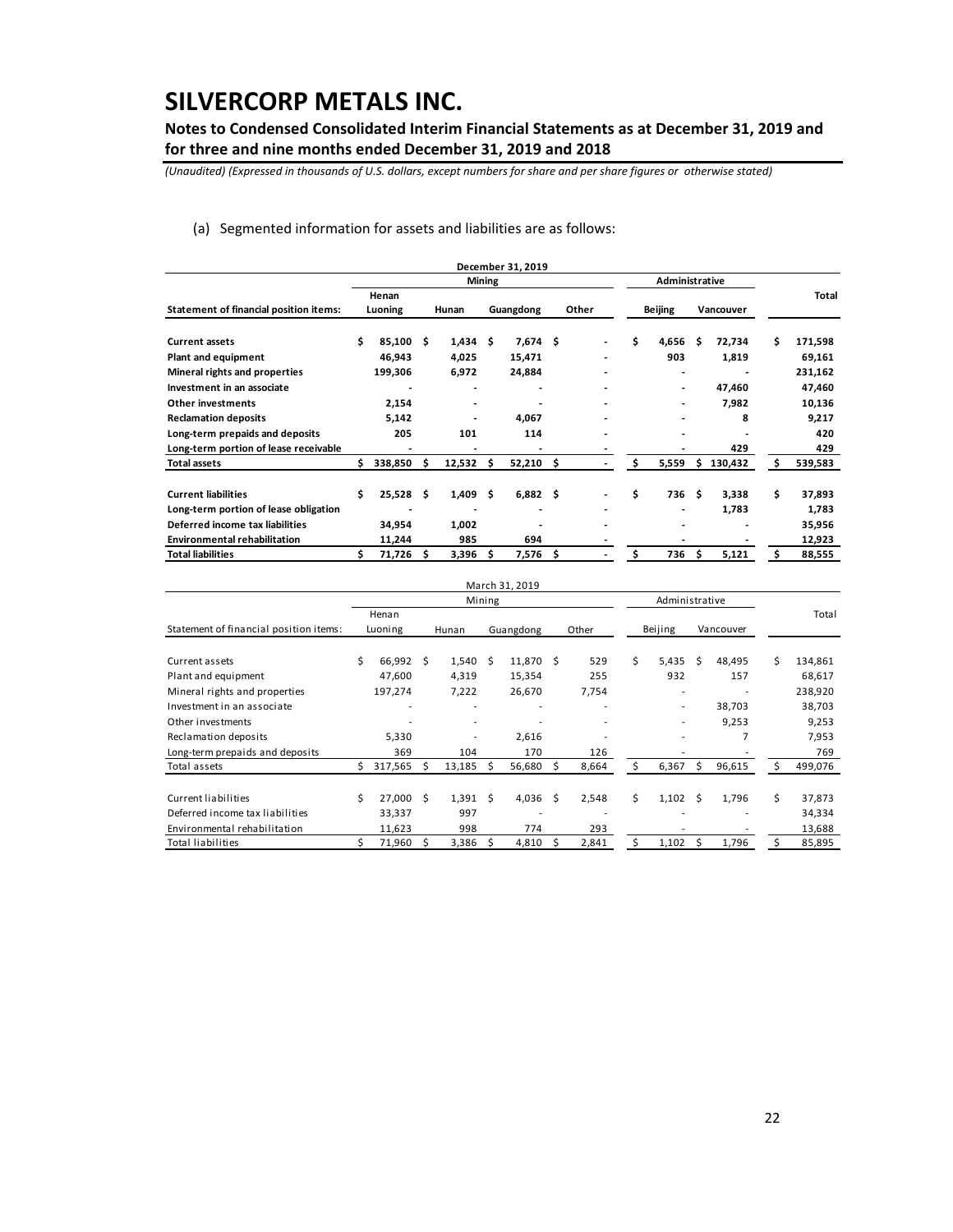**Notes to Condensed Consolidated Interim Financial Statements as at December 31, 2019 and for three and nine months ended December 31, 2019 and 2018** 

*(Unaudited) (Expressed in thousands of U.S. dollars, except numbers for share and per share figures or otherwise stated)*

### (b) Segmented information for operating results are as follows:

|                                      |                         |   | Three months ended December 31, 2019 |                  |     |                              |    |                |                      |              |
|--------------------------------------|-------------------------|---|--------------------------------------|------------------|-----|------------------------------|----|----------------|----------------------|--------------|
|                                      |                         |   | <b>Mining</b>                        |                  |     |                              |    | Administrative |                      |              |
| <b>Statement of operations:</b>      | Henan<br>Luoning        |   | Hunan $(1)$                          | Guangdong        |     | Other                        |    | <b>Beijing</b> | Vancouver            | Total        |
| <b>Sales</b>                         | \$<br>$35,681$ \$       |   | $\overline{\phantom{a}}$             | \$<br>$8,827$ \$ |     |                              | \$ | $\blacksquare$ | \$<br>$\overline{a}$ | \$<br>44,508 |
| Cost of sales                        | (19,225)                |   | ٠                                    | (6,378)          |     |                              |    |                |                      | (25, 603)    |
| <b>Gross profit</b>                  | 16,456                  |   | ٠                                    | 2,449            |     |                              |    |                |                      | 18,905       |
| <b>Operating expenses</b>            | (1,972)                 |   | (199)                                | (1,009)          |     |                              |    | (443)          | (3,839)              | (7, 462)     |
| <b>Finance items</b>                 | 445                     |   | (35)                                 | 29               |     | $\blacksquare$               |    | 32             | 517                  | 988          |
| Income tax expenses                  | (3,582)                 |   | (12)                                 | (113)            |     | $\qquad \qquad \blacksquare$ |    | (1)            | (7)                  | (3,715)      |
| Net income (loss)                    | \$<br>$11,347 \quad$ \$ |   | $(246)$ \$                           | $1,356$ \$       |     |                              | \$ | $(412)$ \$     | (3,329)              | \$<br>8,716  |
| Attributed to:                       |                         |   |                                      |                  |     |                              |    |                |                      |              |
| <b>Equity holders of the Company</b> | 8,854                   |   | (172)                                | 1,342            |     |                              |    | (412)          | (3,329)              | 6,283        |
| Non-controlling interests            | 2,493                   |   | (74)                                 | 14               |     |                              |    |                |                      | 2,433        |
| Net income (loss)                    | 11,347                  | Ŝ | (246) \$                             | 1,356            | \$. |                              |    | (412) \$       | (3,329)              | 8,716        |

 $<sup>(1)</sup>$  Hunan's BYP project was placed on care and maintenance starting August 2014;</sup>

|                               |    |                  |     | Three months ended December 31, 2018 |        |                          |    |                |                          |                                |              |
|-------------------------------|----|------------------|-----|--------------------------------------|--------|--------------------------|----|----------------|--------------------------|--------------------------------|--------------|
|                               |    |                  |     |                                      | Mining |                          |    |                | Administrative           |                                |              |
| Statement of operations:      |    | Henan<br>Luoning |     | Hunan                                |        | Guangdong                |    | Other          | Beijing                  | Vancouver                      | Total        |
| Sales                         | Ś. | $35,184$ \$      |     | $\sim$                               | \$     | $7,167$ \$               |    |                | \$<br>$\sim$             | \$<br>$\overline{\phantom{a}}$ | \$<br>42,351 |
| Cost of sales                 |    | (18, 598)        |     | $\sim$                               |        | (4,450)                  |    |                |                          |                                | (23,048)     |
| Gross profit                  |    | 16,586           |     | $\overline{\phantom{a}}$             |        | 2,717                    |    |                |                          | ٠                              | 19,303       |
| Operating expenses            |    | (2, 463)         |     | (427)                                |        | (777)                    |    | (462)          | (410)                    | 408                            | (4, 131)     |
| Finance items                 |    | 356              |     | (34)                                 |        | 8                        |    | (3)            | 42                       | 446                            | 815          |
| Income tax expenses           |    | (3, 725)         |     | (16)                                 |        | $\overline{\phantom{a}}$ |    | $\overline{a}$ | $\overline{\phantom{a}}$ | (1, 393)                       | (5, 134)     |
| Net income (loss)             | \$ | 10,754           | -\$ | $(477)$ \$                           |        | 1,948                    | \$ | (465)          | \$<br>$(368)$ \$         | (539)                          | \$<br>10,853 |
| Attributed to:                |    |                  |     |                                      |        |                          |    |                |                          |                                |              |
| Equity holders of the Company |    | 8,412            |     | (334)                                |        | 1,850                    |    | (361)          | (368)                    | (539)                          | 8,660        |
| Non-controlling interests     |    | 2,342            |     | (143)                                |        | 98                       |    | (104)          | $\overline{\phantom{a}}$ |                                | 2,193        |
| Net income (loss)             |    | $10,754$ \$      |     | (477) \$                             |        | 1,948                    | s  | (465)          | (368) \$                 | (539)                          | 10,853       |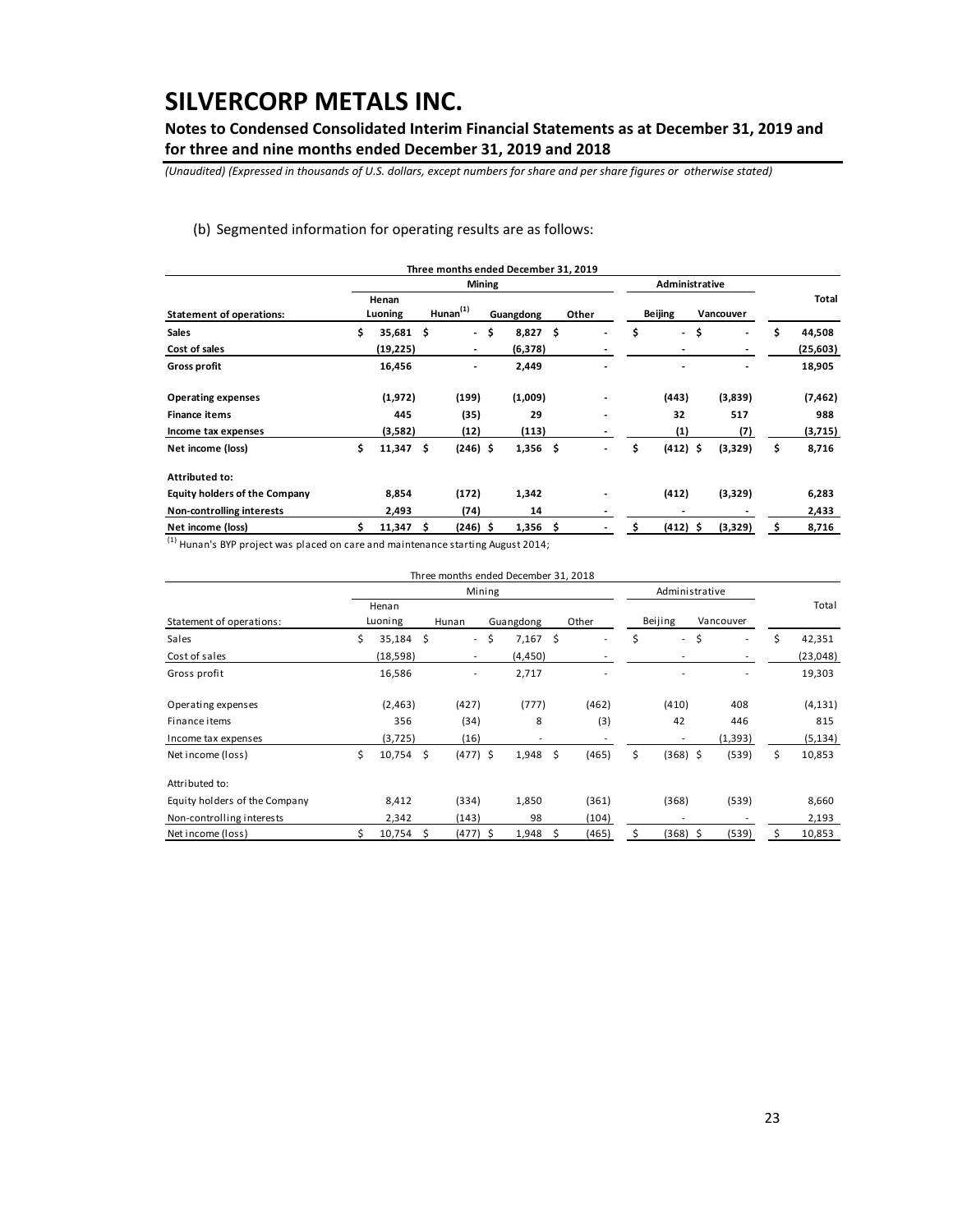**Notes to Condensed Consolidated Interim Financial Statements as at December 31, 2019 and for three and nine months ended December 31, 2019 and 2018** 

*(Unaudited) (Expressed in thousands of U.S. dollars, except numbers for share and per share figures or otherwise stated)*

|                                      |     |                  |     |                |     | Nine months ended December 31, 2019 |    |       |                                |                                |    |           |
|--------------------------------------|-----|------------------|-----|----------------|-----|-------------------------------------|----|-------|--------------------------------|--------------------------------|----|-----------|
|                                      |     |                  |     | <b>Mining</b>  |     |                                     |    |       | Administrative                 |                                |    |           |
| <b>Statement of income:</b>          |     | Henan<br>Luoning |     | Hunan $(1)$    |     | Guangdong                           |    | Other | <b>Beijing</b>                 | Vancouver                      |    | Total     |
| <b>Sales</b>                         | Ś   | $115,753$ \$     |     | $\sim$         | \$. | 24,217                              | Ŝ  |       | \$<br>$\overline{\phantom{a}}$ | \$<br>$\overline{\phantom{a}}$ | Ś  | 139,970   |
| Cost of sales                        |     | (58, 691)        |     | ۰.             |     | (16, 544)                           |    |       |                                |                                |    | (75, 235) |
| <b>Gross profit</b>                  |     | 57,062           |     | $\overline{a}$ |     | 7,673                               |    |       |                                | $\blacksquare$                 |    | 64,735    |
| <b>Operating expenses</b>            |     | (4,906)          |     | (417)          |     | (2,330)                             |    | (60)  | (1,265)                        | (8, 137)                       |    | (17, 115) |
| Finance items, net                   |     | 1,013            |     | (105)          |     | 73                                  |    |       | 94                             | 1,349                          |    | 2,424     |
| Income tax expenses                  |     | (4, 483)         |     | (41)           |     | (1,049)                             |    |       | (1)                            | (2,792)                        |    | (8,366)   |
| Net income (loss)                    | \$. | 48,686           | \$. | $(563)$ \$     |     | 4,367                               | \$ | (60)  | \$<br>$(1, 172)$ \$            | (9,580)                        | \$ | 41,678    |
| Attributable to:                     |     |                  |     |                |     |                                     |    |       |                                |                                |    |           |
| <b>Equity holders of the Company</b> |     | 37,994           |     | (394)          |     | 4,323                               |    | (60)  | (1, 172)                       | (9,580)                        |    | 31,111    |
| Non-controlling interests            |     | 10,692           |     | (169)          |     | 44                                  |    |       |                                |                                |    | 10,567    |
| Net income (loss)                    |     | 48,686           | S   | $(563)$ \$     |     | 4,367                               | Ŝ  | (60)  | \$<br>$(1,172)$ \$             | (9,580)                        |    | 41,678    |

 $<sup>(1)</sup>$  Hunan's BYP project was placed on care and maintenance in August 2014;</sup>

|                               |    |                  |    | Nine months ended December 31, 2018 |    |           |     |       |    |                          |     |                          |    |           |
|-------------------------------|----|------------------|----|-------------------------------------|----|-----------|-----|-------|----|--------------------------|-----|--------------------------|----|-----------|
|                               |    |                  |    | Mining                              |    |           |     |       |    | Administrative           |     |                          |    |           |
| Statement of income:          |    | Henan<br>Luoning |    | Hunan                               |    | Guangdong |     | Other |    | Beijing                  |     | Vancouver                |    | Total     |
| Sales                         | Ś. | 113,897 \$       |    | $\sim$                              | Ŝ. | 21,670    | \$. |       | \$ | $\overline{\phantom{a}}$ | \$  | $\overline{\phantom{a}}$ | Ś  | 135,567   |
| Cost of sales                 |    | (54, 812)        |    | $\sim$                              |    | (13,901)  |     |       |    |                          |     |                          |    | (68, 713) |
| Gross profit                  |    | 59,085           |    | $\overline{\phantom{0}}$            |    | 7,769     |     |       |    |                          |     |                          |    | 66,854    |
| Operating expenses            |    | (6,935)          |    | (806)                               |    | (2, 213)  |     | (691) |    | (1, 177)                 |     | (3,669)                  |    | (15, 491) |
| Finance items, net            |    | 813              |    | (94)                                |    | 45        |     | (8)   |    | 112                      |     | 1,271                    |    | 2,139     |
| Income tax expenses           |    | (13, 292)        |    | (115)                               |    | ٠         |     |       |    | (1)                      |     | (3,987)                  |    | (17, 395) |
| Net income (loss)             | \$ | 39,671           | Ŝ. | $(1,015)$ \$                        |    | 5,601     | \$  | (699) | \$ | $(1,066)$ \$             |     | (6, 385)                 | Ś. | 36,107    |
| Attributable to:              |    |                  |    |                                     |    |           |     |       |    |                          |     |                          |    |           |
| Equity holders of the Company |    | 30,994           |    | (711)                               |    | 5,328     |     | (542) |    | (1,066)                  |     | (6, 385)                 |    | 27,618    |
| Non-controlling interests     |    | 8,677            |    | (304)                               |    | 273       |     | (157) |    |                          |     |                          |    | 8,489     |
| Net income (loss)             |    | 39,671           | S  | $(1,015)$ \$                        |    | 5,601     | Ŝ.  | (699) | Ś. | (1,066)                  | - Ś | (6, 385)                 | Ś  | 36,107    |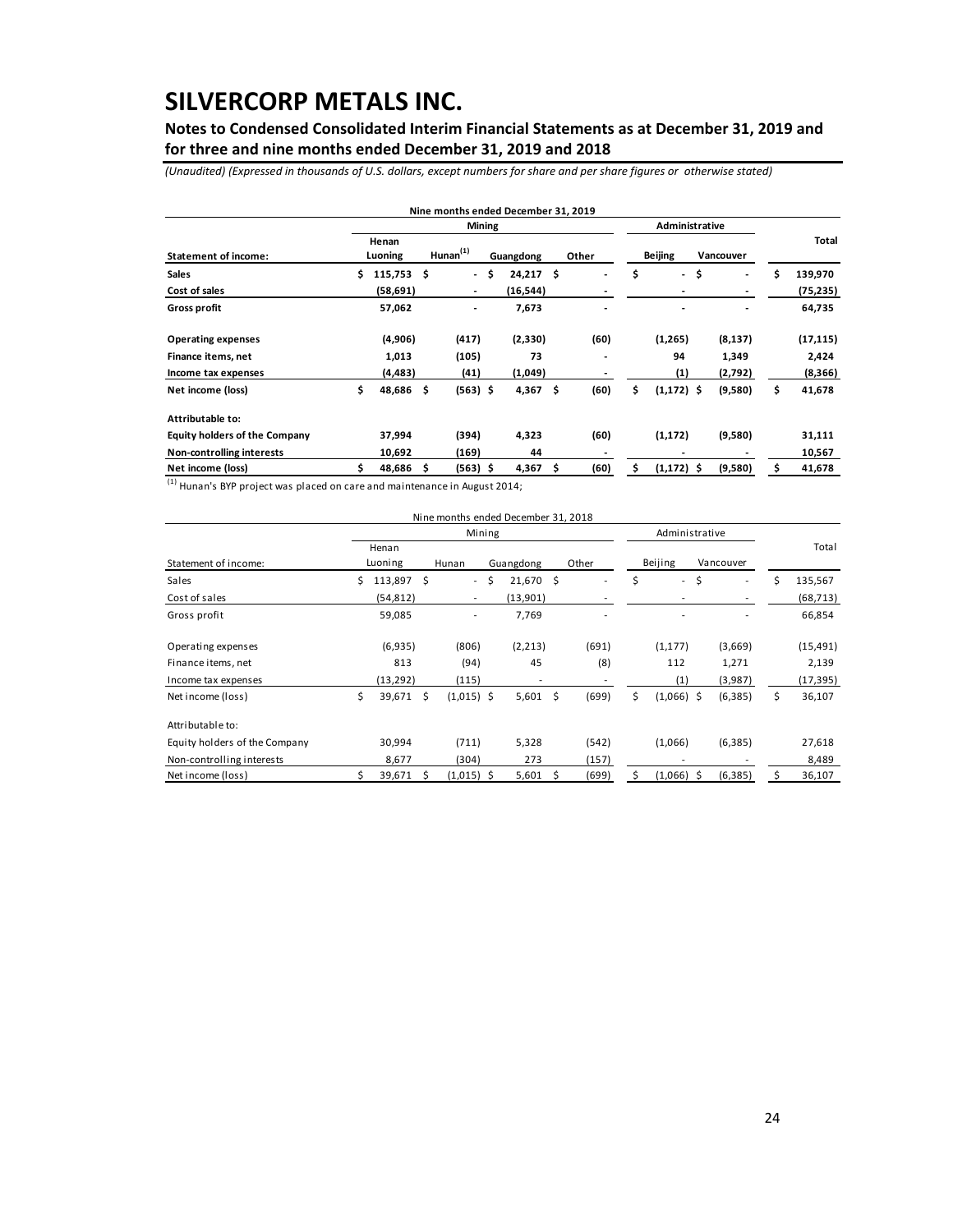**Notes to Condensed Consolidated Interim Financial Statements as at December 31, 2019 and for three and nine months ended December 31, 2019 and 2018** 

*(Unaudited) (Expressed in thousands of U.S. dollars, except numbers for share and per share figures or otherwise stated)*

(c) Sales by metal

The sales generated for the three and nine months ended December 31, 2019 and 2018 were all earned in China and were comprised of:

|                         |    | Three months ended December 31, 2019 |     |           |              |        |
|-------------------------|----|--------------------------------------|-----|-----------|--------------|--------|
|                         |    | <b>Henan Luoning</b>                 |     | Guangdong | <b>Total</b> |        |
| Silver (Ag)             |    | 21,437                               | -S  | 2,603     | -S           | 24,040 |
| Gold (Au)               |    | 890                                  |     |           |              | 890    |
| Lead (Pb)               |    | 11,112                               |     | 3,021     |              | 14,133 |
| Zinc (Zn)               |    | 1,836                                |     | 3,203     |              | 5,039  |
| Other                   |    | 406                                  |     |           |              | 406    |
|                         |    | 35,681                               | S   | 8,827     | Ŝ            | 44,508 |
|                         |    | Three months ended December 31, 2018 |     |           |              |        |
|                         |    | Henan Luoning                        |     | Guangdong |              | Total  |
| Silver (Ag)             | \$ | 19,075                               | - Ś | 1,585     | -\$          | 20,660 |
| C <sub>ol</sub> d (0,0) |    | 1.1C                                 |     |           |              | 1.1C   |

|             | 35,184 | 7,167        | 42,351 |
|-------------|--------|--------------|--------|
| Other       | 321    | ٠            | 321    |
| Zinc (Zn)   | 297    | 3,055        | 3,352  |
| Lead (Pb)   | 14,324 | 2,527        | 16,851 |
| Gold (Au)   | 1,167  | ٠            | 1,167  |
| Silver (Ag) | 19,075 | 1,585<br>- 5 | 20,660 |

|             | Nine months ended December 31, 2019 |   |                          |           |         |  |
|-------------|-------------------------------------|---|--------------------------|-----------|---------|--|
|             | <b>Henan Luoning</b>                |   |                          | Guangdong |         |  |
| Silver (Ag) | 68,648                              | s | 6,389                    | S         | 75,037  |  |
| Gold (Au)   | 3,286                               |   | $\overline{\phantom{0}}$ |           | 3,286   |  |
| Lead (Pb)   | 37,750                              |   | 7,763                    |           | 45,513  |  |
| Zinc (Zn)   | 4,460                               |   | 9,776                    |           | 14,236  |  |
| Other       | 1,609                               |   | 289                      |           | 1,898   |  |
|             | 115,753                             |   | 24.217                   |           | 139.970 |  |

|             | Nine months ended December 31, 2018 |   |                          |   |         |  |
|-------------|-------------------------------------|---|--------------------------|---|---------|--|
|             | Henan Luoning                       |   | Guangdong                |   | Total   |  |
| Silver (Ag) | 59,565                              | S | 4,357                    | S | 63,922  |  |
| Gold (Au)   | 2,883                               |   | $\overline{\phantom{0}}$ |   | 2,883   |  |
| Lead (Pb)   | 46,421                              |   | 6,270                    |   | 52,691  |  |
| Zinc (Zn)   | 4,277                               |   | 10,848                   |   | 15,125  |  |
| Other       | 751                                 |   | 195                      |   | 946     |  |
|             | 113.897                             |   | 21.670                   |   | 135,567 |  |

(d) Major customers

For the nine months ended December 31, 2019, four major customers (nine months ended December 31, 2018 – three major customers) each accounted for between 12% and 22%, (nine months ended December 31, 2018 ‐ 13% to 30%) and collectively 71% (nine months ended December 31, 2018 ‐ 58%) of the total sales of the Company.